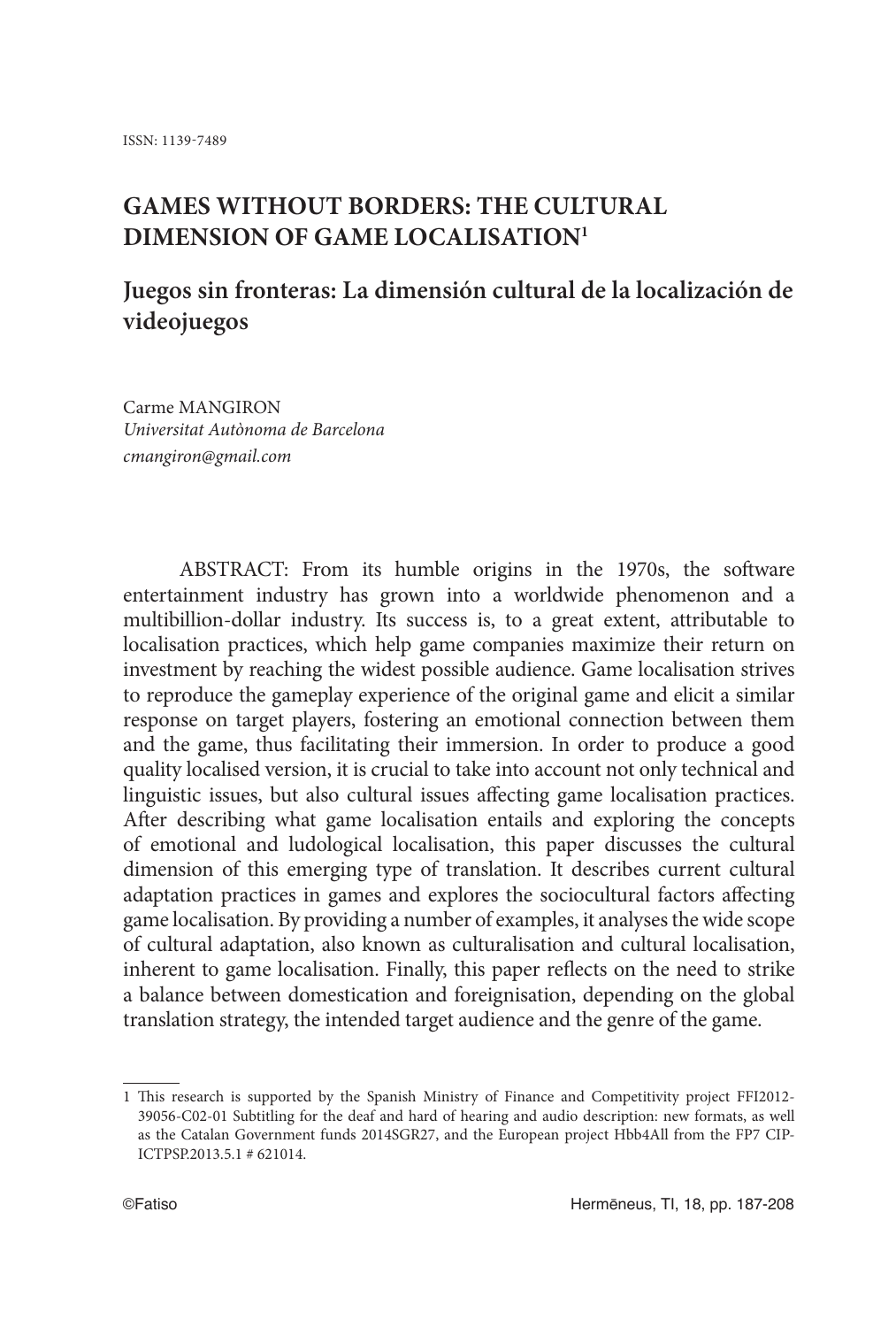|     | CARME MANGIRON                                        |
|-----|-------------------------------------------------------|
| 188 | GAMES WITHOUT BORDERS: THE CULTURAL DIMENSION OF GAME |

*Key words*: game localisation, cultural adaptation, culturalisation, cultural localisation, emotional localisation, ludological localisation.

RESUMEN: La industria del *software* de entretenimiento se ha convertido en un fenómeno global. Su éxito se debe en buena parte a los procesos de localización, que ayudan a las empresas a maximizar su inversión al permitirles llegar a un público lo más amplio posible. El objetivo de la localización de videojuegos es reproducir la experiencia de juego del original y obtener un efecto similar en los jugadores meta, fomentando la creación de una conexión emocional entre ellos y el juego y facilitando su inmersión en él. Para producir una versión localizada de calidad, es crucial tener en cuenta no solo los aspectos lingüísticos y técnicos, sino también los aspectos culturales. Tras describir en qué consiste la localización de videojuegos y explorar los conceptos de *localización emotiva* y *ludológica*, este artículo se centra en la dimensión cultural de la traducción de videojuegos. Describe las prácticas de adaptación cultural; se exploran los factores socioculturales que influyen en esta modalidad emergente y se proporcionan diversos ejemplos para ilustrar los diferentes grados de adaptación cultural posibles, conocida también como *culturalización* y *localización cultural*. Por último, se reflexiona sobre la necesidad de encontrar el equilibrio entre la domesticación y la exotización, en función de la estrategia de traducción global, la audiencia meta y el género del juego.

*Palabras clave*: localización de videojuegos, adaptación cultural, culturalización, localización cultural, localización emotiva, localización ludológica.

#### **1. INTRODUCTION**

Video games have become an integral element of global pop culture and a preferred leisure activity for many millions worldwide. The main reason why people play games is because they are "entertaining" (ISFE 2012), and 43% of U.S. game players "believe that computer and video games give them most value for their money, compared with DVDs, music or going out to the movies" (ESA 2013: 3). Video games can provide endless hours of entertainment and their interactive nature allows players to become part of the story and face complex challenges in order to advance in the game. Thus, the entertainment and interactive value of games is paramount. It distinguishes them from typical business software applications, which are interactive but not recreational, as well as from other entertainment products, such as films or books. In such media, the user traditionally acquires a more passive role in terms of decision making, problem solving, and actively contributing to the development of the story.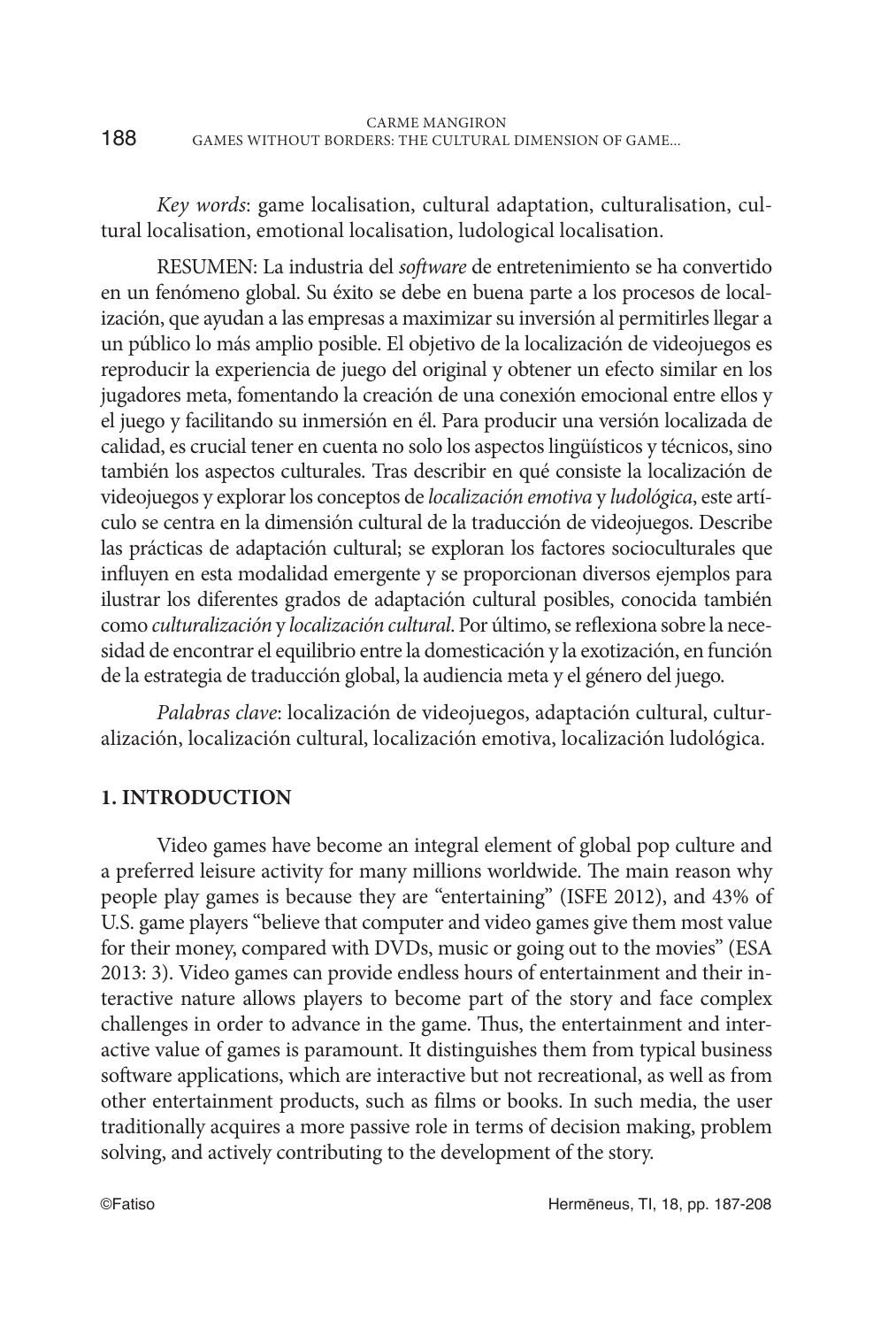189

Fast advances in game technology have enabled the development of high-quality role-playing games (RPG) and adventure games with cinematic and audio assets that have brought them to the point where they can almost be described as interactive movies. However, game development costs are also rising and games for the new generation consoles, Xbox One and PlayStation 4, can cost up to \$60 million to develop (Kotaku 2014). The escalating cost of game development has led developers to turn their eyes to international markets to try to reach the widest possible audience and maximize their return on investment. Some games can generate up to 50% of their revenue from international sales (Chandler n. d.), so localisation is crucial to marketing a game successfully in other territories.

Due to the interactive and affective nature of video games as a medium, and their ultimate objective of providing an immersive and entertaining experience, successful localisation must not only embrace linguistic and technical aspects, but also cultural aspects. After providing a brief description of what game localisation entails and presenting the concepts of *emotional* and *ludological localisation*, this paper will focus on the cultural dimension of game localisation, exploring its wide scope for cultural adaptation, also known as *culturalisation* and *cultural localisation*. The main extratextual sociocultural factors that can influence the translators' work and the localisation process will be analysed, such as cultural values and expectations; linguistic variation; territory-specific requirements, ratings and censorship, and different gaming culture and gameplay expectations. Such issues should ideally be considered when determining the global localisation strategy of a title for a particular territory, together with other factors such as the genre, the intended audience and how similar localised games have been received in the target market. Different games can require a different degree of cultural adaptation in order to be successful in the target market and extreme cultural adaptation may sometimes hinder players' immersion<sup>2</sup> in the game.

## **2. WHAT IS GAME LOCALISATION?**

Localisation is a type of translation that came to the forefront in the 1980s with the global expansion of the computer industry. The term originally

<sup>2</sup> The term *immersion* refers to the degree to which an individual feels absorbed by or engrossed in a particular experience (Witmer and Singer 1998: 227). It is a key concept in game development and game studies, as it is considered that for a game to be successful it has to be immersive.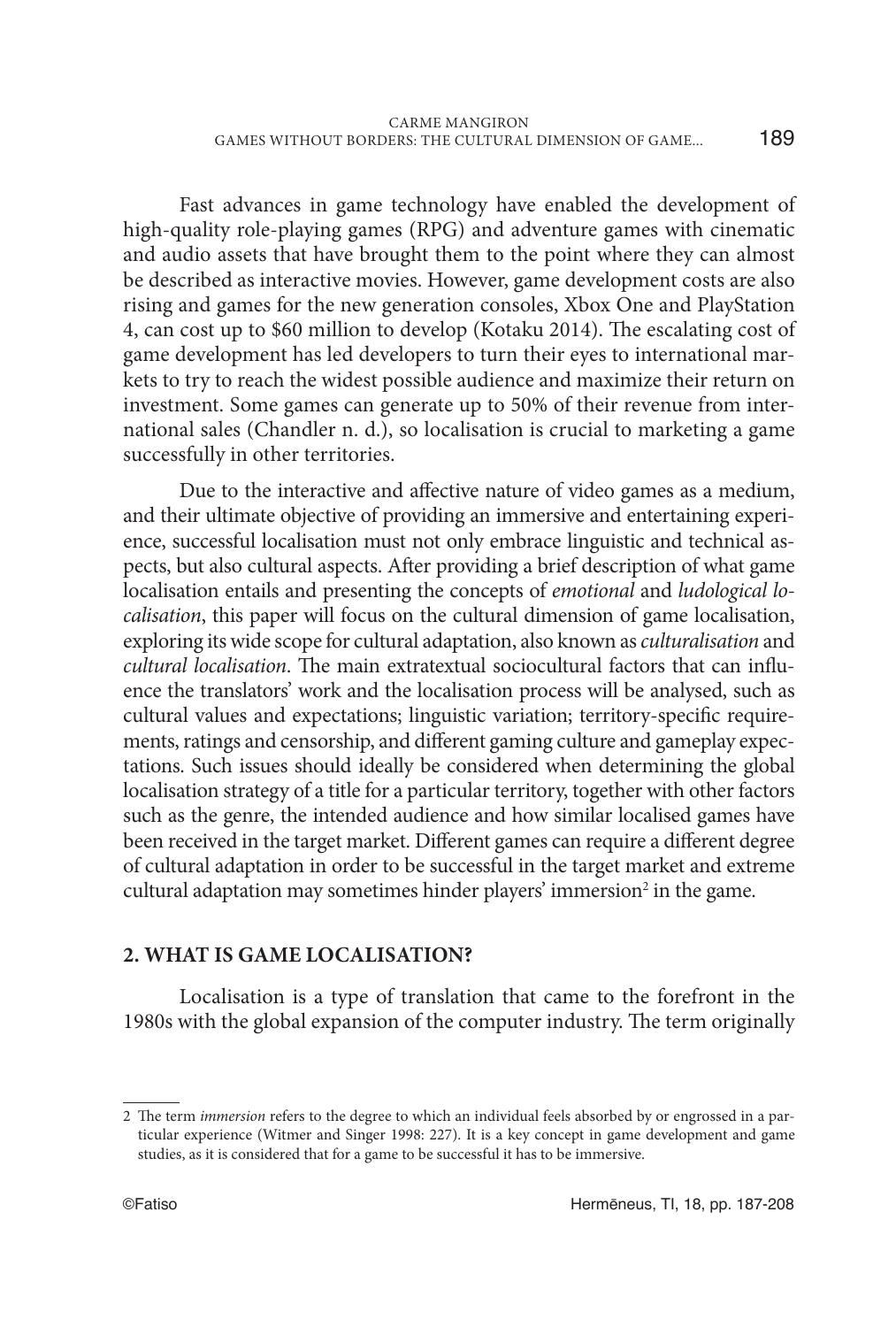referred to "the full translation and engineering of a software application" (Esselink 2000: 1), but since the rapid expansion of the Internet and the World Wide Web from the 1990s, localisation is also used to refer to the "translation and adaptation of web-based applications and database-driven websites" (Esselink 2000:1). More recently the term *localisation* has been used to describe the translation and adaptation of multimedia products and video games, the translation of which also needs to be embedded in software (see for example Mangiron and O'Hagan 2006: 11 and Bernal-Merino 2006: 29).

Game localisation consists of making a game suitable to be sold in other territories, and it involves complex technical, linguistic, cultural, legal and marketing processes. Games are made up of different assets, such as the in-game or on-screen text, the audio and cinematic assets, the art assets and the manual and packaging (Chandler 2005: 49). They usually contain different text-types, such as menus, help and system messages in the user interface, literary passages, a script for dubbing and/or subtitling, the box and instruction manuals. Some games, such as flight simulators and sports games, also contain specialised terminology and quite technical texts. For this reason, game localisation sits at the crossroads of software localisation, audiovisual translation, technical translation and literary translation. While it shares some features in common with all these types of translation, it is also clearly different from all of them, becoming an interesting subject of study from a translation studies perspective in its own right.

Game localisation is tightly linked to marketing strategies, and there are different levels of localisation, which developers determine taking into account factors such as the market size, the previous performance of similar games, the investment required and the potential revenue (Chandler 2005: 49). These levels of localization are:

a) Box and docs: this localisation strategy involves only translating the text in the box, manual and printed documentation for countries where little revenue is expected or where the original language of the game is widely understood.

b) Partial localisation: the in-game text is translated, but the audio files are left in the original language with subtitles, when time and budgetary constraints may apply.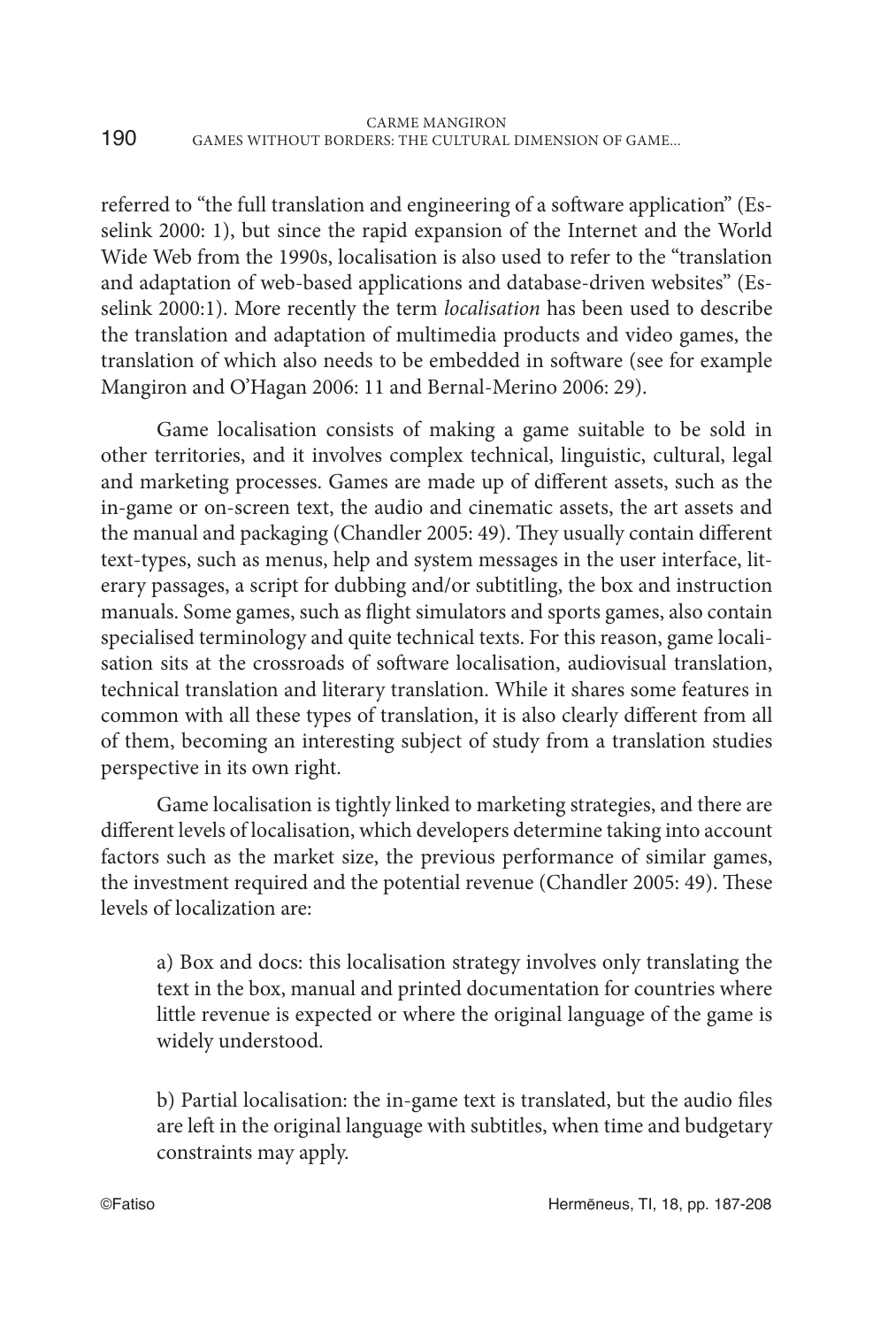c) Full localisation: translating all the text and all the audio files, providing a dubbed version in the target language and, occasionally, also intralingual subtitles.

Full localisation is reserved for triple AAA titles, that is, high budget titles that are expected to sell well in the target territories. It is often available for countries where dubbing is the preferred form of audiovisual translation, *i.e.* France, Italy, Germany and Spain. Japanese titles are often fully translated into English, and then the English version is used as a pivot for the French, Italian, German and Spanish versions. In addition, developers are increasingly localising their products into other languages, such as Polish, Russian and Chinese (O'Hagan and Mangiron 2013: 16).

Whilst the main reasons behind localisation are obviously commercial in nature, the main goal of game localisation is to create a functional localised version with a similar look and feel as the original game that produces a similar effect on target players, as if it were a game originally developed for them (Mangiron and O'Hagan 2006: 14). Hence, it has been argued that due to the interactive nature of games, localising them successfully goes beyond simply translating text and aims at translating experience (O'Hagan 2007: 4). Other authors also highlight the importance of a localisation process that tries to ensure that players of the localised versions are also able to connect with the game at an emotional and affective level. For example, industry specialist Díaz Montón (2010) uses the expression "emotional localisation" to refer to a good quality localisation that facilitates target players' immersion in the game. Lepre (2014: 112) talks about "ludological localisation" to refer to an approach to localising games with a view to providing the same game experience to target players, even if this implies changing the story, the setting or the sound track of the game, to name but a few. O'Hagan (2010) and O'Hagan and Mangiron (2013: 314) also apply the term *kansei3* ("affective") or *emotion engineering*, which has also been used in game studies (see Bura 2008; Dormann and Biddle 2010; Orero *et al.* 2010), to localisation, highlighting the importance of understanding players' emotional experience and trying to replicate it for target players.

This functional view of localisation, which focuses on the gameplay experience, provides a wide scope for adaptation in the target versions. There-

<sup>3</sup> The term *kansei* ("emotional", "affective") *engineering* was coined by Nagamachi in the early 1970s to refer to product design that takes into account potential users' feelings and needs.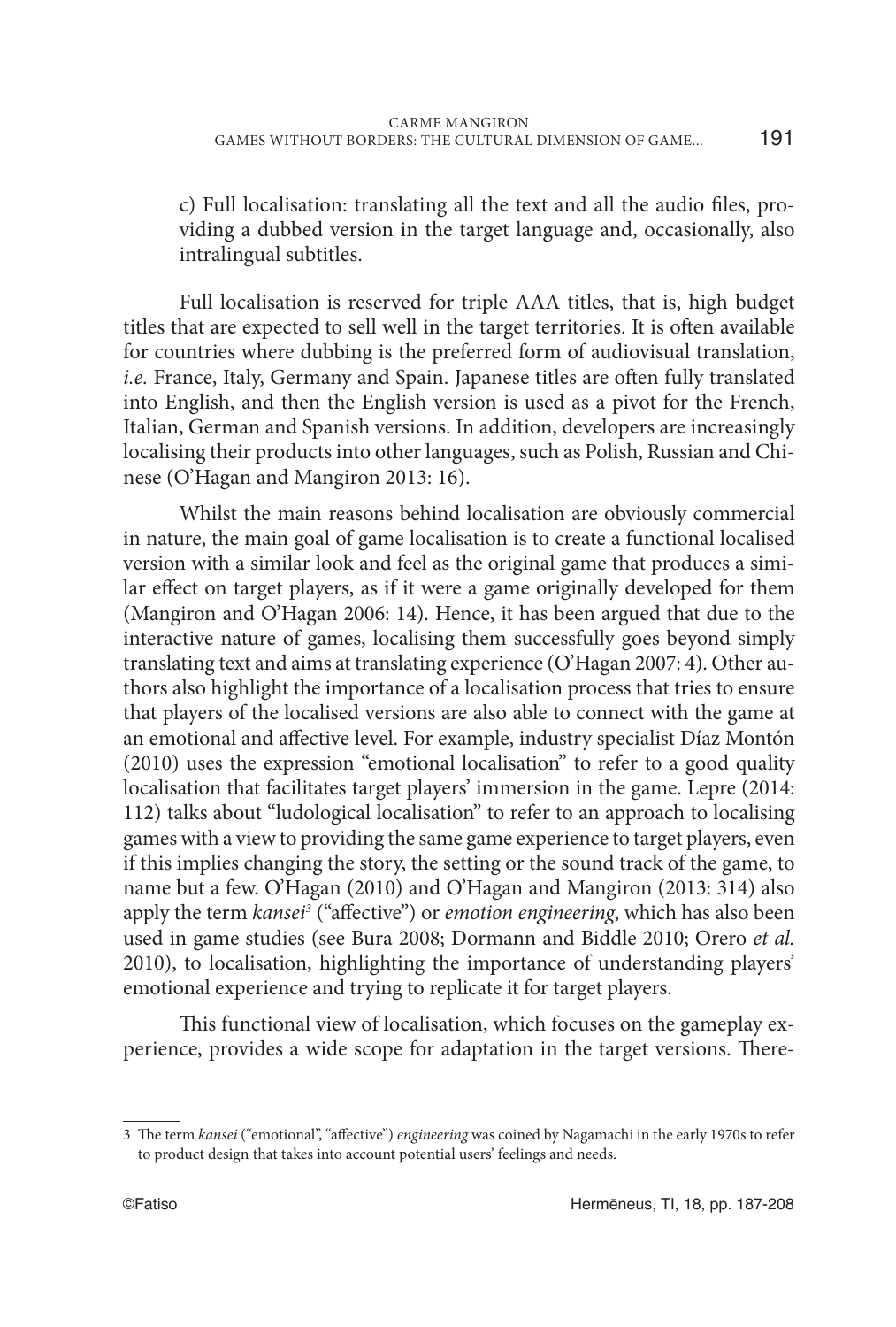fore, developers are often willing to modify not only textual assets, but also the visuals, the music or even an aspect related to game mechanics –the system of rules in the game– in order to guarantee that their game will fit into the target market tastes and expectations, and as a result, sell well. At linguistic and textual levels, the use of natural and idiomatic language is paramount, as a game containing typographic and grammatical mistakes, as well as truncations and overlaps, creates a poor impression and fails to establish a connection with the players. This can negatively affect the target players' immersion in the game and lead to its abandonment due to frustration. A bad translation can even make a game unplayable, due to what Dietz (2006: 125) calls a "linguistic plotstopper", which he defines as "a translation error that prevents the player of the localised version from finishing a mission or even the entire game". This was the case of the German version of the game *Torin's Passage* (1995), where there was a task in which players had to assemble audio crystals to pronounce a sentence correctly, but the localised version did not work because the German translation used a different word order. To overcome this, the publisher had to include a note in the game box explaining how to overcome successfully this particular task in order to be able to continue with the game (Dietz 2006: 215).

A bad localisation can also send the message that the developer and the publisher did not care about the target players enough to invest in quality localisation. This can have a negative impact on game sales of the localised version, given the fast flow of information between players facilitated by social media and specifically the abundant fan forum sites. For example, the Japanese visual novel-type adventure game *Lux-Pain* (2009) has been harshly criticised because of its bad localisation. The review from the popular gaming site *GameSpot* stated: "With nonsensical dialogue muddling the complex plot, *Lux-Pain* shows how an entire experience can be ruined by poor localisation" (Shau 2009: online). Somebody reading this type of review is not likely to buy the game, which again highlights the importance of localisation.

# **3. THE CULTURAL DIMENSION OF GAME LOCALISATION**

The issue of culture<sup>4</sup> in the game industry is complex, due to the transnational nature of many game companies, as well as the status of games as

<sup>4</sup> There are abundant and varied definitions of the term *culture* from the point of view of different academic disciplines, such as anthropology and sociology. For this paper, a working definition of *culture* as the set of beliefs, values and norms shared by a group of individuals that differentiates them from other groups has been adopted.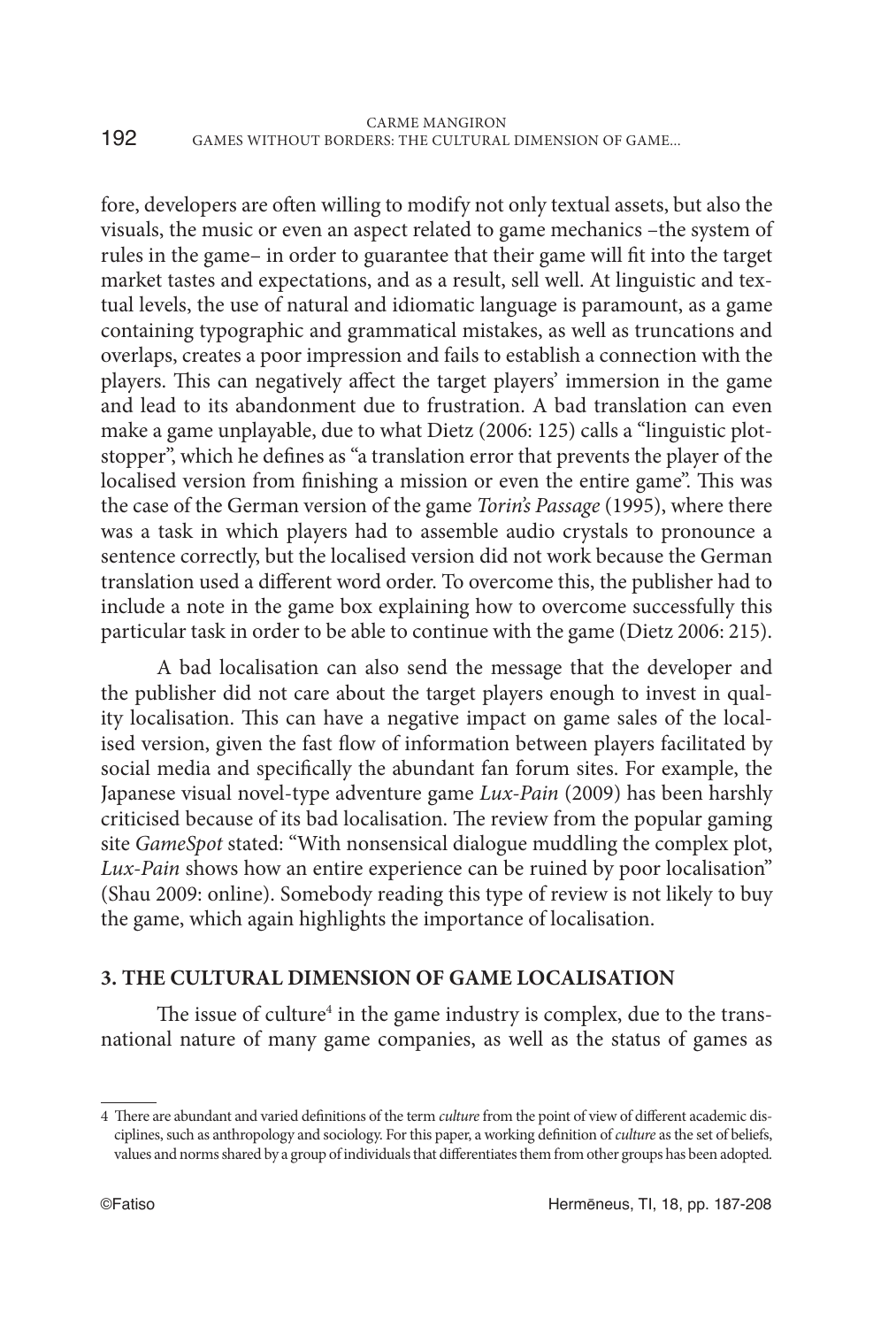elements of global pop culture designed for providing international audiences with hours of entertainment. Originally, games were designed for a specific territory, mainly Japan or North America, and localisation was an afterthought (Chandler 2005: 4; O'Hagan and Mangiron 2013: 51), usually once the game had become a hit in the original country and there were good prospects for success abroad. With the increasing popularity of games, developers are now paying more attention to the localisation of their games and the expectations and requirements of the target territories at a much earlier stage of the game design and development process.

The degree of cultural adaptation that a game may require during the localisation process can vary depending on the genre. Sport games, puzzles and platform games usually require little adaptation, as they do not contain much text. Other genres, such as music and quiz games, are designed with internationalisation in mind, in a way that the structure and mechanics of the game remain the same, but the content is replaced for each local version. This is the case of the *SingStar* series, which has versions exclusive for different territories, such as *SingStar Mecano* (2009) in Spain, *SingStar Deutsch Rock Pop* (2006) in Germany, and *SingStar Italian Greatest Hits* (2008). On the other hand, narrative driven games, such as adventure games and RPGs, are text-rich and usually require a higher degree of adaptation. This is due to the fact that as cultural artefacts, games reflect, to a greater or lesser extent, the values and beliefs of the individuals who create them. In addition, games are usually developed with a particular audience in mind and contain overt or covert cultural references to that specific culture. For games set on specific places and times, such as *Okami* (2002), based on Japanese mythology, or the *Wolfenstein* series (1981 to date), set in World War II, most references to the culture portrayed in the game are kept to provide some flavour of the original culture, unless they pose comprehension problems or raise any sensitive issues for the target territories.

It should also be highlighted that a number of games intermix Japanese and U.S.A. culture traits to an extent unseen in other media industries (Consalvo 2006: 118), as in the Japanese RPG *Final Fantasy X* (2001), where Tidus, the male protagonist, looks like a Western surfer, while Yuna, the main female character, wears a kimono and behaves in a very Japanese way. This hybridization is also present in a number of games developed outside Japan, which include *manga* and *anime*-style character design, such as the Wiiware game *Zombie Panic in Wonderland* (2010), developed by the Spanish company Akaoni Studio, which became a big hit in Japan. USA-developed *Oni* (2001) is heavily inspired by the Japanese *anime Ghost in the shell* (1995).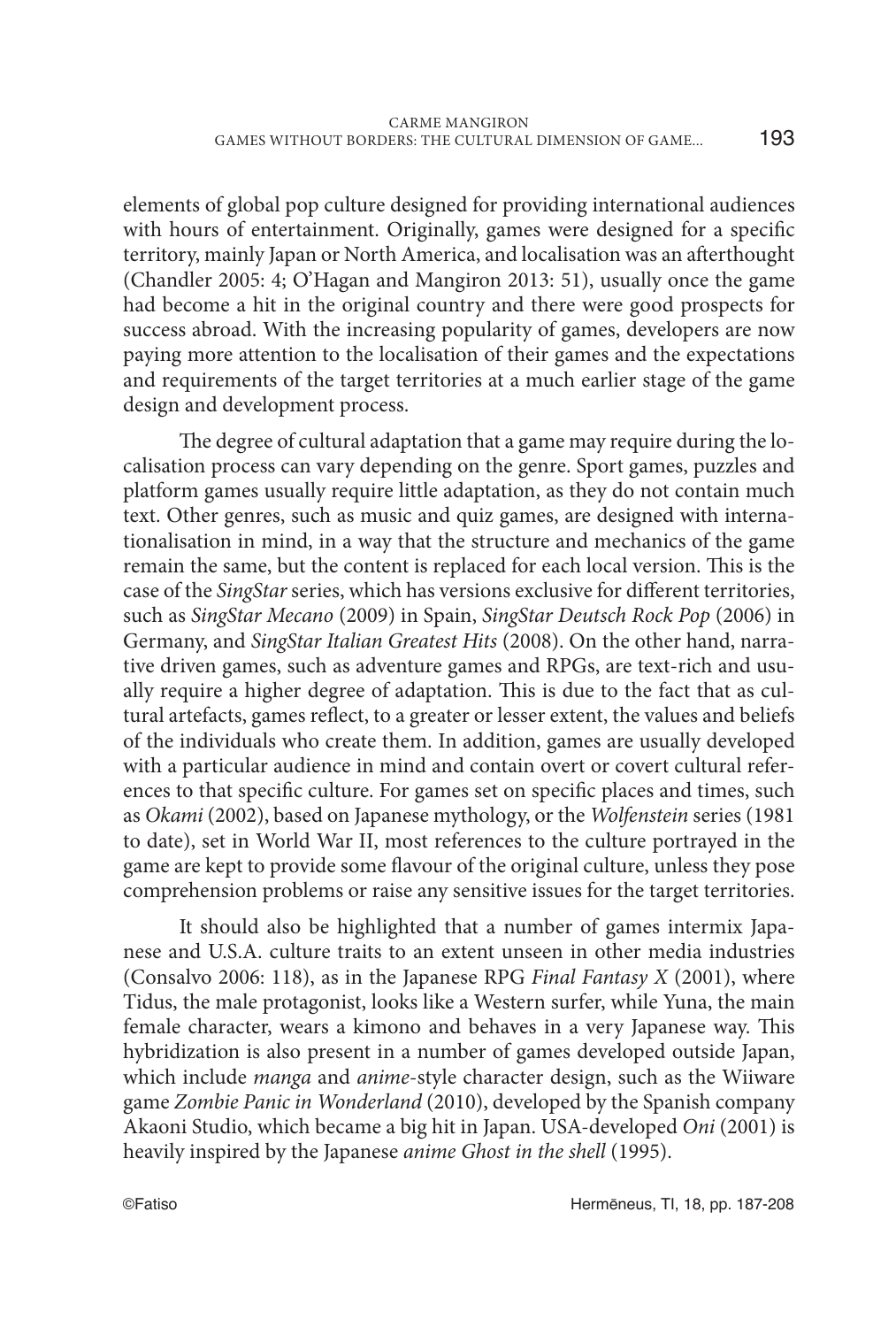|     | <b>CARME MANGIRON</b>                                 |
|-----|-------------------------------------------------------|
| 194 | GAMES WITHOUT BORDERS: THE CULTURAL DIMENSION OF GAME |

Another interesting example of the hybridization of games is found in the international version of Square-Enix's *Final Fantasy* series (Mangiron 2012: 10; O'Hagan & Mangiron 2013: 189). The international version, only released in Japan, is based on the North American version, although it contains some bonus-content, such as mini-games or additional cinematic scenes. It is localised from English back into Japanese and contains the English audio, which is subtitled into Japanese. This version allows Japanese players to experience the main differences between the original and the English localised version, and offers them a glimpse of the process of cultural adaptation that takes place in game localisation. From a translation studies perspective, this is rather unique, as the target text, which has been extensively adapted linguistically and culturally to suit the needs and expectations of the target culture, becomes the source text, and the original audience becomes the target audience of the new source text. Translators' invisibility, in Venutian terms (1995), is broken, and Japanese players of the international version are aware that they are playing a translated and heavily adapted version of the original game that has been translated back into Japanese. It is precisely this hybridization that makes the international version appealing and so successful. The whole process illustrates a dynamic cultural exchange between source and target text and cultures, richer than the traditionally unidirectional exchange, which embraces translation and adaptation positively as a creative act of communication.

As regards the treatment of culture-specific content, the degree to which a game will be culturally adapted and customized for the target audiences depends on the genre of the game, the overall translation strategy and the intended audience. This process is known as *cultural localisation* (Di Marco 2007: 2; Mangiron 2008) and *culturalisation* (Chandler 2005: 11; Dietz 2006: 121; Edwards 2008: 26). Adaptation can take place at micro (textual) level, but also at macro level, including the game visuals, the music or the game mechanics (O'Hagan and Mangiron 2013: 215). At textual level, if translators come across a "culture bump",<sup>5</sup> that is, any cultural oddities, or use of humour that target players are not likely to understand or may find offensive, they can deal with it directly. If it is an issue affecting the game at macro level, such as a potentially offensive gesture or image, it is notified to the localisation coordinator, who then liaises with the development team to suggest a change for the localised

<sup>5</sup> The term *culture bump* was coined by Leppihalme (1997) to describe a situation in which individuals feel strange or uncomfortable when interacting with another culture.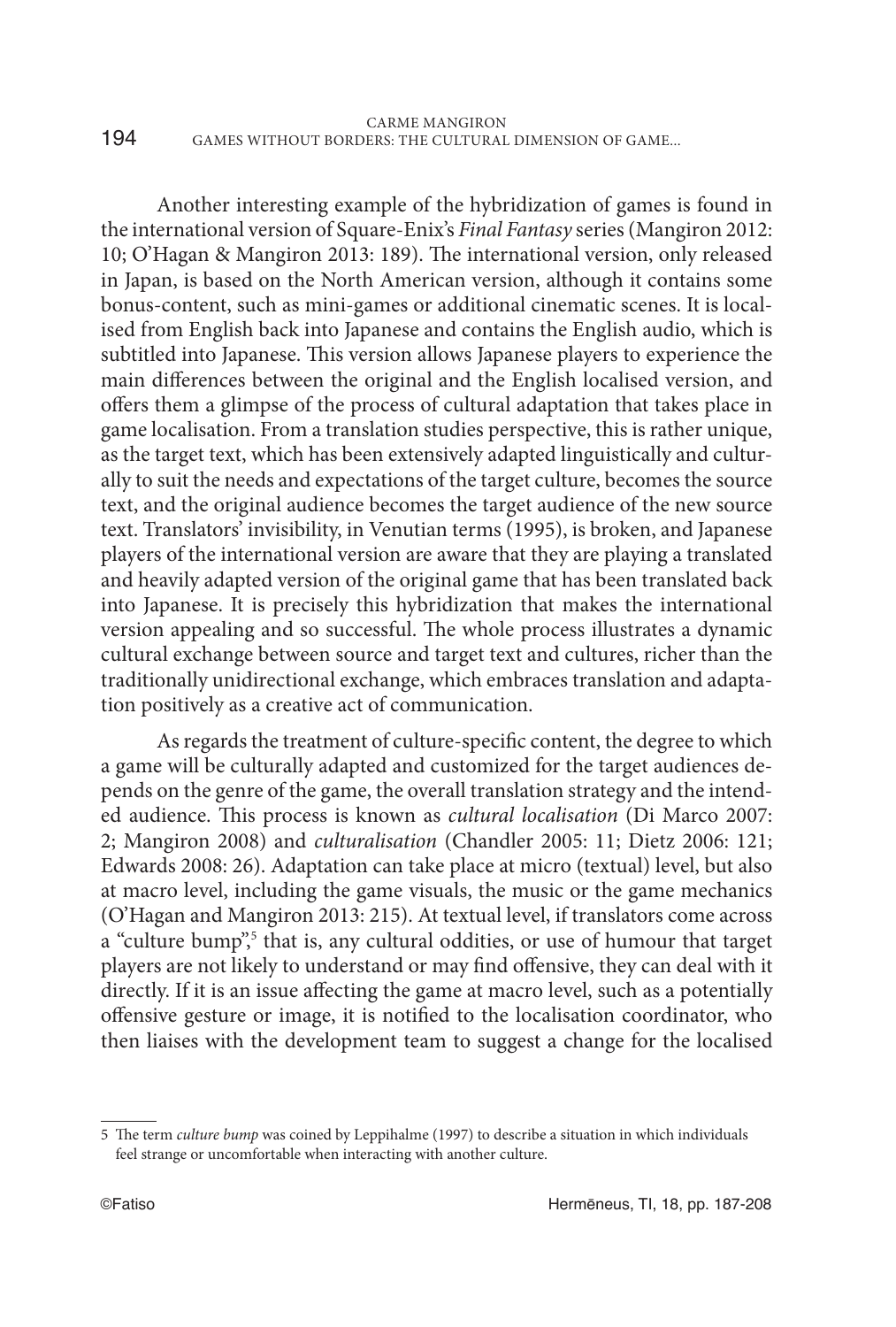version. Such changes may be implemented or not, depending on time, budgetary constraints and the seriousness of the issue.

Undoubtedly, cultural adaptation is an important part of the localisation process and can be key to fostering an emotional localisation that will in turn reproduce the intended gameplay experience and facilitate players' immersion in the game. If there are any cultural oddities in the game or any content that target players do not understand or find offensive this is likely to break their willing suspension of disbelief and impact negatively on the reception (and sales) of that game in a given territory. However, as game developers cannot be expected to be intimately familiar with the culture of all the territories where their game will be published, it is always possible that controversial issues regarding sex, gender, and religion, amongst others, remain in the localised versions. For this reason, translators' traditional role as cultural mediators is also crucial in game localisation, as they may detect potentially problematic cultural elements that have been overlooked by the development team, such as those issues presented in the next section.

## **4. SOCIOCULTURAL FACTORS AFFECTING GAME LOCALISATION**

There are several extratextual sociocultural factors that may affect the localisation and the reception of a game in a given territory. Ideally such issues should be taken into account from the design and development stage of a game, although in reality this is often not the case, and cultural adjustment takes place during the localisation process. The main cultural issues requiring attention when localising a game for different territories are: a) cultural values and expectations; b) linguistic variation; c) territory-specific requirements, legal issues, ratings, and censorship; and d) gaming culture and gameplay expectations.

## 4.1. CULTURAL VALUES AND EXPECTATIONS

Gamers in different territories have different cultural values and expectations, depending on their history, ethnicity, political system, habits, traditions, religious and moral values. The use of currency, symbols, icons, and colours may also differ. For example, in the localised versions of the simulation game *Tomodachi Life* (2013), Japanese yen became US dollars for North America and Euro for Europe, and in the game *Twinkle Stars Sprites* (1998) Japanese *natto* (fermented soy beans) became "sweet tacos" for the North American version. When the culture-specific elements are confusing, obscure, offensive,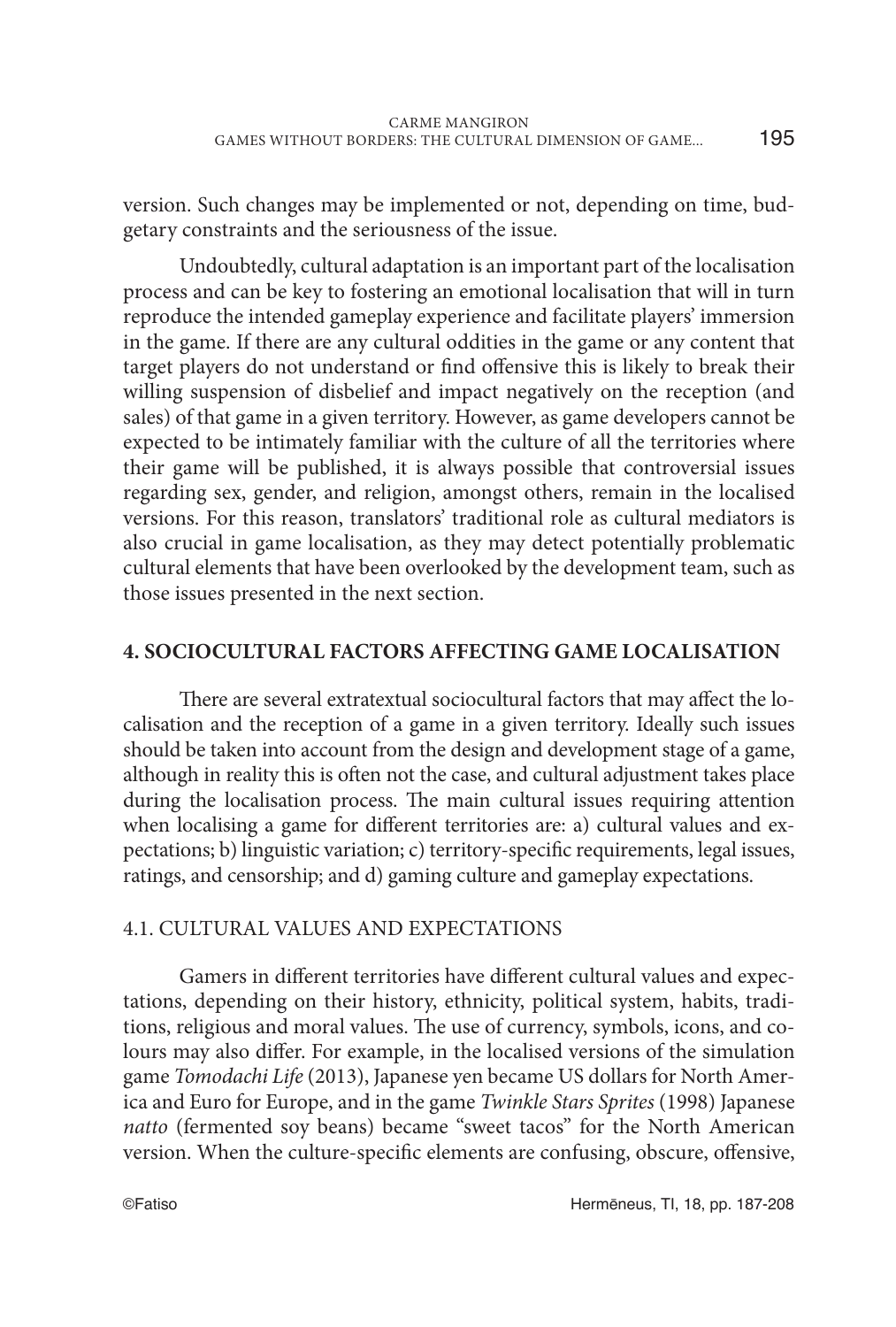or simply not funny for target players, it is advisable to manipulate them, taking into account their function in the game and always striving to achieve a similar effect on target players as the original. Cultural references that may be offensive for a target community are likely to have a negative impact on the reception of the game or even lead to an official ban, as in the case of the fighting game *Kakuto Chojin: Back Alley Brutal* (2002), which was originally banned in Muslim countries because it contained an audio track with the vocal chanting of some verses of the Qur'an (Edwards 2008: 27).

Humour is very culture-dependent, and it is often used in game design for characterization purposes and to facilitate players' immersion in the game by providing comic relief. Humour based on play-on-words and linguistic deviance often needs to be rewritten in order to achieve the desired effect on target players. If humour is based on a visual element, developers may be willing to modify the visuals of the game in order to make the joke appropriate for the target players. As an example, in *Mario & Luigi: Partners in Time* (2005), there is a scene, typical of Japanese slapstick comedy, where a washtub falls through the ceiling landing on top of someone below, who is thereby rendered unconscious. The translators thought that this recurrent joke in Japan would not be understood by U.S.A. players, so the washtub was replaced with a bucket in the North American version (Schreier 2014). Intertextual allusions may also need to be dealt with, particularly if target players are not going to understand or recognize them. For example, in the French version of the U.S.A. game *Grim Fandango* (1998), in a scene where a clown is making balloons with shapes, a reference to American poet Robert Frost was replaced with a reference to Captain Haddock, from the *Tintin* comic series, an allusion that would be widely understood in French-speaking territories.

## 4.2. LINGUISTIC VARIATION

The use of dialects for characterisation purposes also needs to be addressed in game localisation. While geographical dialects are generally neutralised in translation, due to the fact that the pragmatic information they convey and the associations they raise are culturally marked and do not travel when translated, in game localisation the trend has been to replace a particular accent by a different one from the target culture. This is the case for the secondary character Ruby, in *Final Fantasy IX* (2000), who spoke with an Osaka accent in the Japanese original, and was localised for the Castilian Spanish version with an Argentinean accent. Occasionally, localisers may take the liberty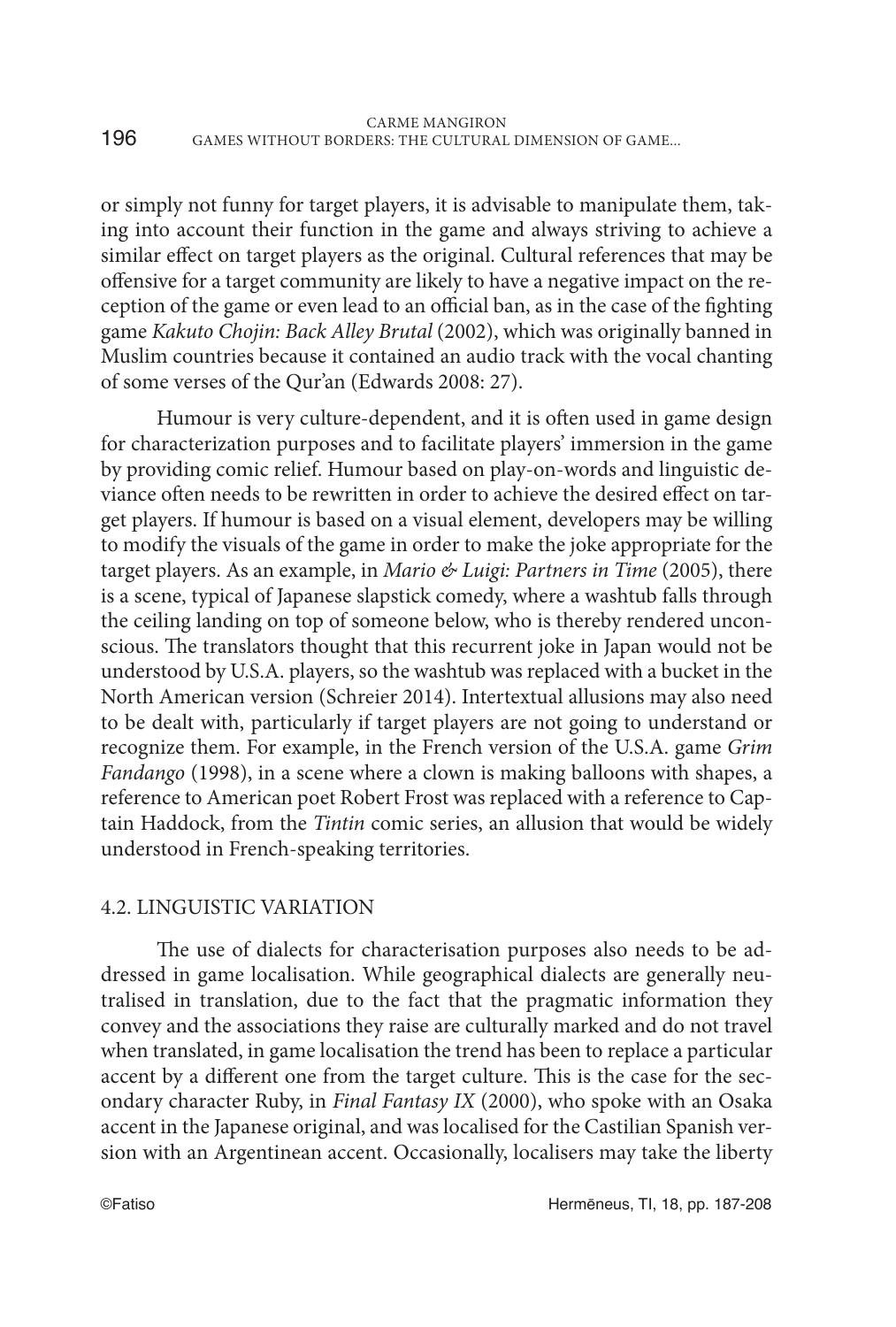of introducing local accents in the target version where the original version was not marked, for characterization purposes and to bring the game closer to the target players. This is the case in the North American version of *Final Fantasy X* (2001), where one of the characters speaks with a Cockney accent and another with a Jamaican accent, although they both spoke in standard Japanese in the original. The introduction of new dialects is often found in the localisation of Japanese games, and it is an example of the creativity applied by game translators to produce a target version that feels like an original for target players (see Mangiron and O'Hagan 2006: 14).

Another example of cultural adaptation related to linguistic variation, idiolect in this case, can be found in the Spanish translation of Japanese RPG *Little King Story* (2009), where the translator used some expressions typical of Chiquito de la Calzada, a Spanish comedian who was very popular in the mid-1990s and who based his humour to a large extent on invented words and expressions. The localised version was controversial, as many Spanish critics and gamers found that the use of such marked language, which not only alluded to Spanish culture, but more specifically to this comedian, was not appropriate for the Japanese *kawaii* (cute) aesthetics of the original. They also found this sort of humour tiresome, as it appeared constantly in the game (García 2011: 15). In this case, it seems that the extreme adaptation impacted on the gameplay experience and broke the suspension of disbelief, and therefore the immersion in the game, of an important number of target players.

The tradition of replacing dialects originated in the early stages of game localisation, when game dialogue was presented in text boxes on the screen, and therefore translators had practically unlimited freedom to change them. Since the advent of the sixth generation consoles –which allowed games to include audio tracks and brought audiovisual translation practices such as dubbing and subtitling into game localisation–, the replacement of dialects is limited to games which do not contain audio for dialogues, such as games for handheld platforms, or dubbed games, where translators have more freedom. For games that are only partially localised and are only subtitled into the target language, the use of dialects is usually avoided, due to the presence of the original language in the audio track. Characterization is pursued instead with the use of lexical choices and catch phrases.

An additional aspect of localisation in the case of languages spoken in different territories is the decision regarding what linguistic variation to use; for example, British English versus American English or Castilian Spanish versus Latin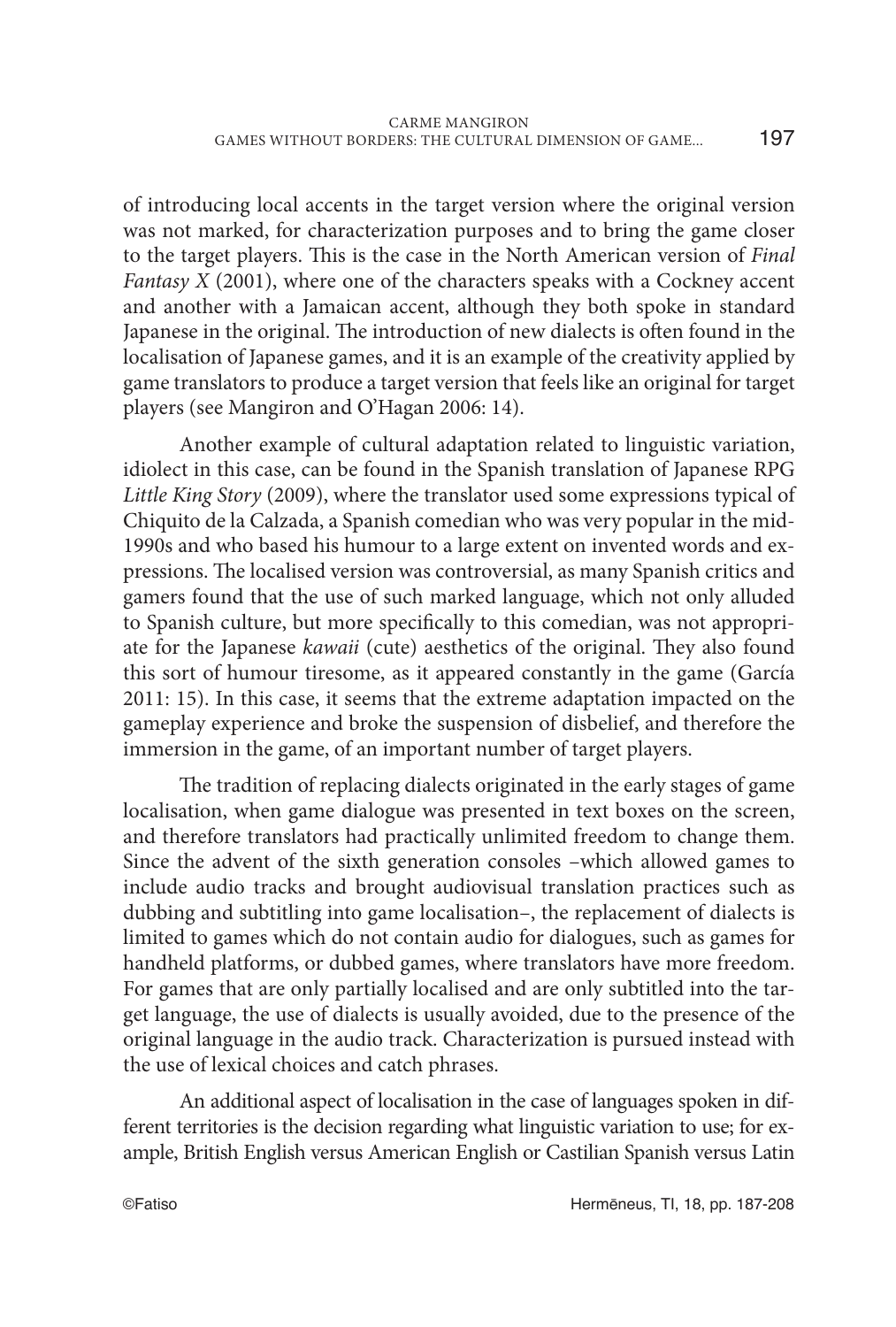American Spanish. When developers started to localise their games into Spanish at the end of the 1990s, games were only translated into Castilian Spanish, but in recent years the trend has been to localise games either into International Spanish or have two versions, one for Castilian Spanish and another one for Latin American Spanish, such as in the popular Massive Multiplayer Online Role Playing Game (MMORPG) *World of Warcraft* (2004-to date). International Spanish is a neutral version that is "comprehensible for all Spanish-speaking countries, does not use words that are offensive anywhere, and can be widely understood according to RAE (Real Academia de la Lengua Española) standards" (Gutiérrez 2014). On the other hand, Latin American Spanish is "comprehensible for all Spanish-speaking countries in the Americas, does not use words that are offensive in any of them, and can be understood by any Spanish speaker in this territory" (Gutiérrez 2014). The International version is largely based on Castilian Spanish, but neutralised so that it is understood by all Spanish speakers. As a result, the language in the game is not as idiomatic and can feel somehow alien to the players. In addition, there is the issue of what accent to use for the dubbed version, as gamers based in Spain usually do not like playing games that have been dubbed into Latin American (LA) Spanish. The same is true for Latin American gamers, who often prefer to play the original version of a game rather than playing the version dubbed into Castilian Spanish (Skoog 2013: online). For this reason, developers are increasingly providing two Spanish versions: Castilian and LA Spanish. This industry trend is reflected in the LocJam<sup>6</sup> international game localisation competition, where there are two different categories for Spanish – one for Castilian and one for LA Spanish.

However, the issue is far more complex than just releasing two Spanish versions, as Latin America is a vast territory with a number of varieties of Spanish quite different even amongst themselves, particularly in terms of colloquial language and slang. Mexican is often used as the base for the LA version, although terms perceived as too local are usually neutralised. This, again, results in a lacklustre neutral version nobody identifies with as it lacks a natural character. For this reason, Gutiérrez (2014) claims that rather than having a colourless neutral version, offering versions in different varieties of LA Spanish would prove more appealing to gamers, and may thus, be more profitable for developers in the long term.

<sup>6</sup> LocJam is a a non-profit video game translation competition organised yearly since 2014 by Team GLOC, the Localisation Special Interest Group of the International Game Developers Association (IGDA) and the IGDA Japan Chapter. For more information, see http://www.locjam.org/.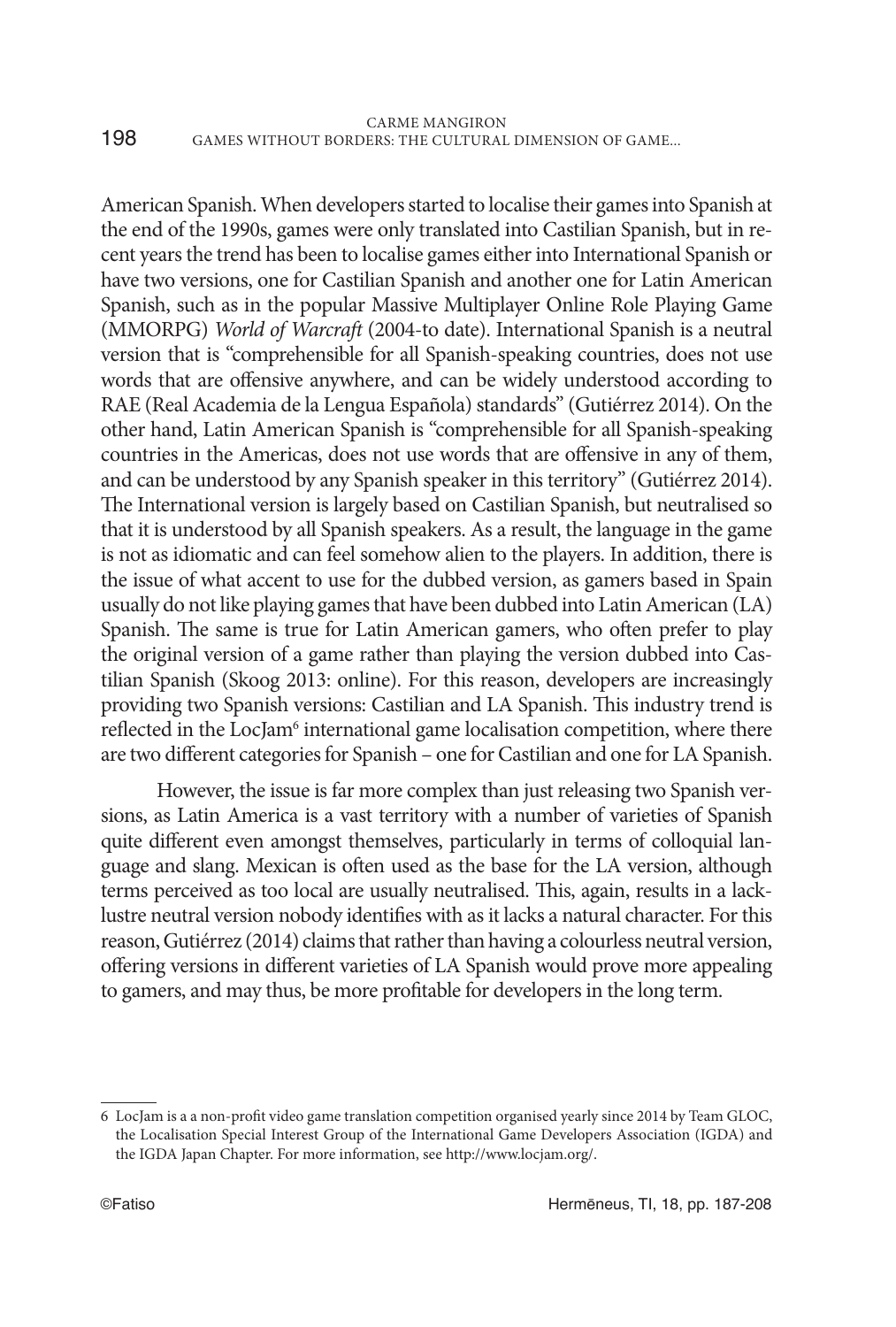199

#### 4.3. TERRITORY-SPECIFIC REQUIREMENTS, RATINGS AND CENSORSHIP

Territory-specific requirements, such as branding issues, local legislation, the existence of game regulatory bodies, censorship, and different rating systems can affect the localisation of a game. Rating bodies, such as PEGI (Pan European Game Information) in Europe and the ESRB (Entertainment Software Rating Board) in North America, are voluntary associations of developers, publishers and distributors of games established to rate games in order to inform buyers of their content in terms of the level of violence, profanity, and sexual innuendo, among others. Their main objective is to provide information so that parents can make an informed choice and buy games suitable for their children. Different countries have different values and moral standards that are reflected in the ratings system they use. Elements that would be acceptable in one culture may be offensive in another, or they would only be suitable for an older audience. Japan, for example, has a much looser attitude towards references to sex and transgenderism, which often feature in *manga*, *anime* and video games addressed to the general public, in order to add a humoristic touch. However, these types of references are often deemed not acceptable for young audiences in North America and Europe. As a result, the rating needs to be changed or the reference has to be modified, the latter being the better option to keep the target audience as wide as possible for the localised game.

Germany, Australia, New Zealand and China are some of the countries with stricter control and censorship over the content of games. In Germany, the Unterhaltungssoftware Selbstkontrolle (USK) reviews all games submitted to them to confirm they do not contain any violence, gore, profanity or Nazi symbols (Chandler 2005: 32-33). Often games have to be cut or edited in order to release them in the German market. For example, the localised German version of the online game *Team Fortress 2* (2007) omits the images of blood and the body parts scattered liberally through the original version, which are replaced by hamburgers, metal springs, etc. Interestingly, however, German players objected to this toned down version and created a "blood patch," which can be installed to restore the blood and gore levels of the original version (Lundin 2009: 50). By doing this, target players are appropriating the target text and undoing some of the modifications made to the original version due to legal territory-specific requirements and censorship. China also has strict regulations about content prohibited in video games, and any content "endangering the unity, sovereignty and territorial integrity of the state" is forbidden (Zhang 2008: 48). For example, the game *Battlefield 4* (2013) was banned in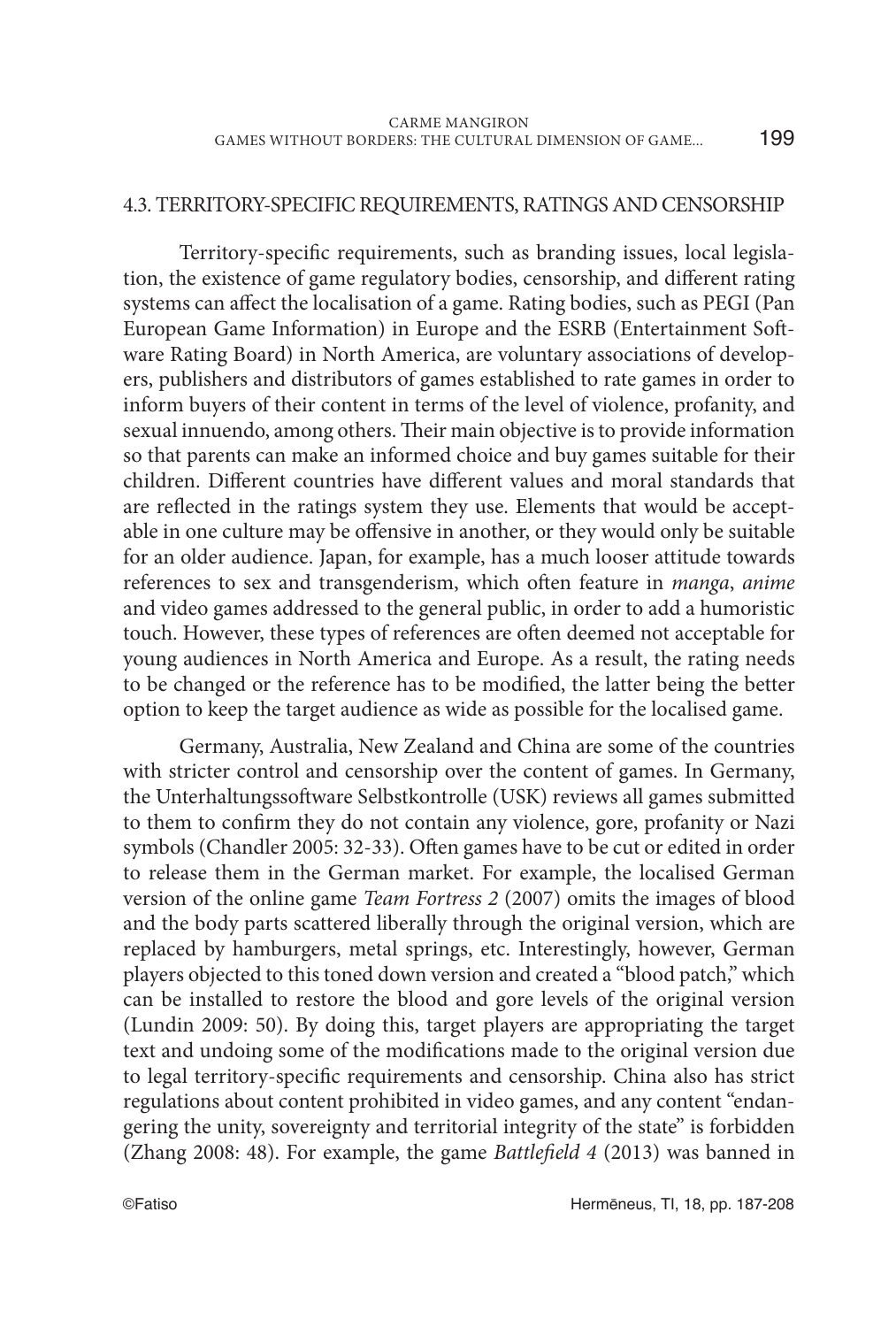| 200 | CARME MANGIRON                                        |
|-----|-------------------------------------------------------|
|     | GAMES WITHOUT BORDERS: THE CULTURAL DIMENSION OF GAME |

China because the Chinese Government felt it discredited their national image and endangered national security (Parrish 2013: online).

Another legal and territory-specific requirement that impacts on game localisation is licensing, particularly for games belonging to transmedia franchises, where all the different products are expected be consistent in terms of story, look and feel, and terminology. This is the case of video games based on books and movies, such as *The Lord of the Rings* or the *Harry Potter* series, where translators are expected to know the original product thoroughly so that their translation is consistent with it and fulfil target fans' expectations (Bernal-Merino 2009: 244-245). According to Fernández-Costales, the translation of such games presents a tension between the usual freedom granted to translators "to adapt the content to the target locale and a sense of loyalty and faithfulness towards the original source text (a novel, a film, or a comic book)" (2014: 231). In the case of languages spoken in different territories, such as Spanish, the issue is further constrained, as the video games need to conform to the terminology and the naming conventions of each region, which often differ. Such issues need to be carefully considered when localising games subject to licensing, as the scope for cultural adaptation is more restricted due to licensing issues.

#### 4.4. DIFFERENT GAMING CULTURE AND GAMEPLAY EXPECTATIONS

Gamers in different territories have different gaming culture, expectations and aesthetics, which are considered by marketing departments when assessing whether to localise a given game and deciding the extent to which it needs to be adapted for the target culture. Knowing the profile of the target market and the more popular genres in it is useful to assess whether a game can be successful and also to determine if it will require any cultural adaptation. If we take Japan and North America as an example, broadly speaking, traditionally Japanese gamers tend to prefer genres, such as sims (simulation games), strategy games, and RPGs. They also favour action and adventure games played from a third person perspective and with elaborate narratives. North American players, on the other hand, usually prefer sports games, action games and shooters, particularly first-person shooters (FPS) (Kent 2004: online). A look at the yearly top game charts by platform in Japan and North America for the year 2014 (*VGChartz*, n. d.), confirms Japanese players' preference for RPG and simulation games, and the North American preference for action and adventure games and shooters.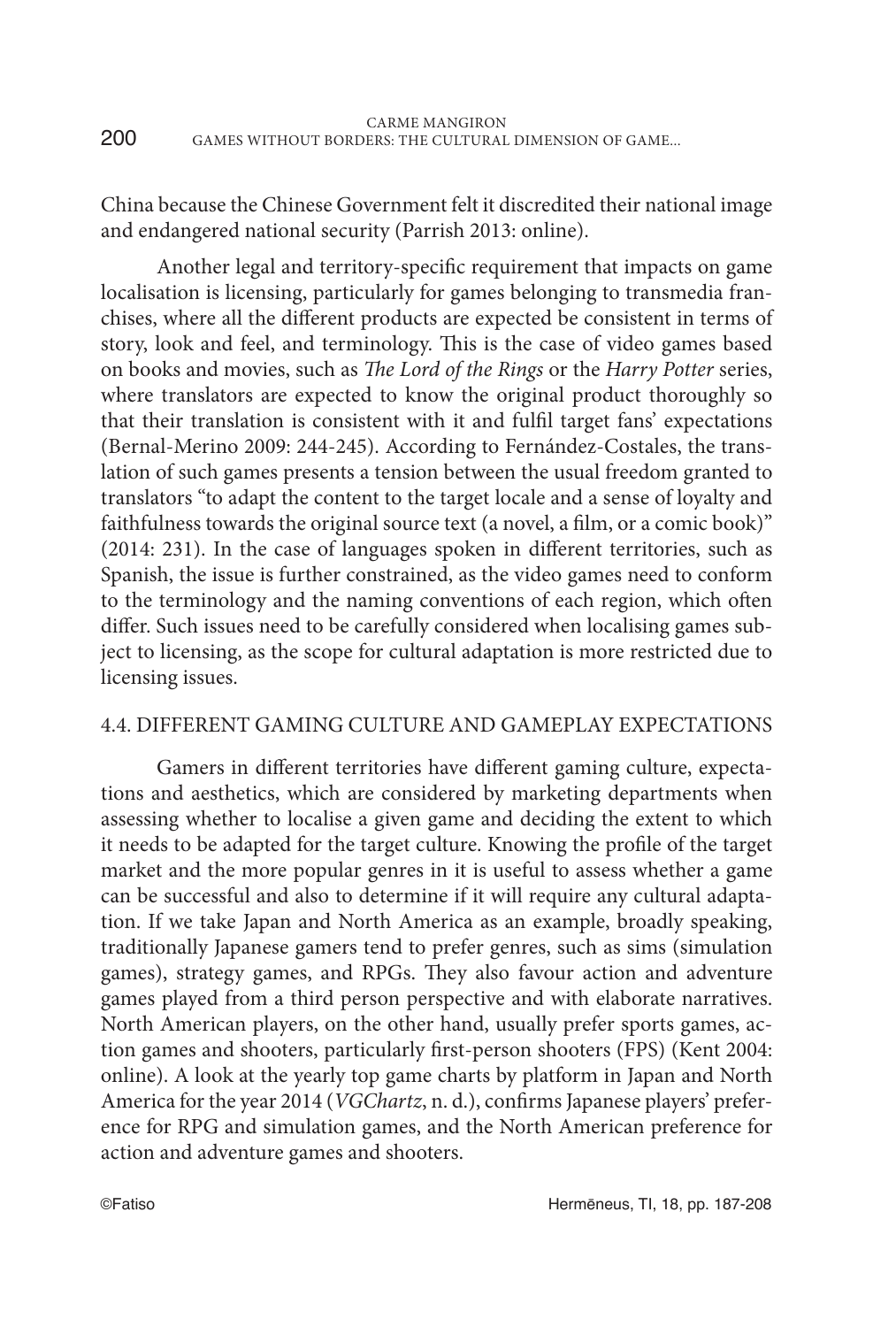In addition, there are some genres that are practically culture-specific, such as dating sims and visual novels, which are text-rich, involve minimal gameplay and use *anime*-style graphics. These genres are very popular in Japan, but not in North America and Europe, although there are a few exceptions, such as the Nintendo DS game *Phoenix Wright* series (2005-2007), which describes the start of a young lawyer's career and his first cases. One of the main driving forces behind the success of this game in the U.S.A. was its high quality localisation, made by Alexander O. Smith, a renowned literary and game translator. The game contained many references to Japanese pop culture that were adapted to U.S.A. pop culture, and included new jokes and cultural references, which were appreciated by critics and target players. Reviewers praised the localisation with statements such as "[t]he Phoenix Wright design definitely excels thanks to the excellent writing of Capcom's North American localisation team" (Harris 2007: online).

Despite the success of the *Phoenix Wright* series in North America, which is largely attributed to the fact that it was heavily adapted for the target culture, extreme adaptation, or *over-localisation* in Skoog's terms (2013: online), is not always the best localisation strategy. When *Tokimeki Memorial* (1994), one of the best-selling dating sims in Japan, set in a Japanese high school, was re-released in 2006 for the PSP, it became an instant hit in Japan and developed some following overseas despite the fact that it had not been translated (O'Hagan 2007: 4). For this reason, after carrying out some marketing research with focus groups in the U.S.A., developer and publisher Konami decided to localise the game for Western markets, keeping the dating theme but adapting all the visuals and rewriting all cultural references to adapt the game to American High School life (O'Hagan 2007: 4). It was sold in North America as *Brooktown High: Senior Year* (2007), and despite the intense adaptation efforts and the market research carried out before its release, the game was considered "mediocre" by most game review sites, such as *Gamespot* and *IGN*, due to its repetitiveness, boring dialogues and gameplay. In addition, it would appear that the process of cultural adaptation went a step too far, as most gamers and reviewers criticised the characters' design and expressed a preference for the original one, as summarized in this reviewer's view: "the current art for dating sim *Brooktown High* is unattractive (...) Kinda makes me wish Konami just translated *Tokimeki Memorial* and brought that out here rather than this" (Bailey 2007: online). If the game had kept some of its original Japanese features, such as the character design, it may have appealed more to U.S.A. gamers, particularly those familiar with the original version. The char-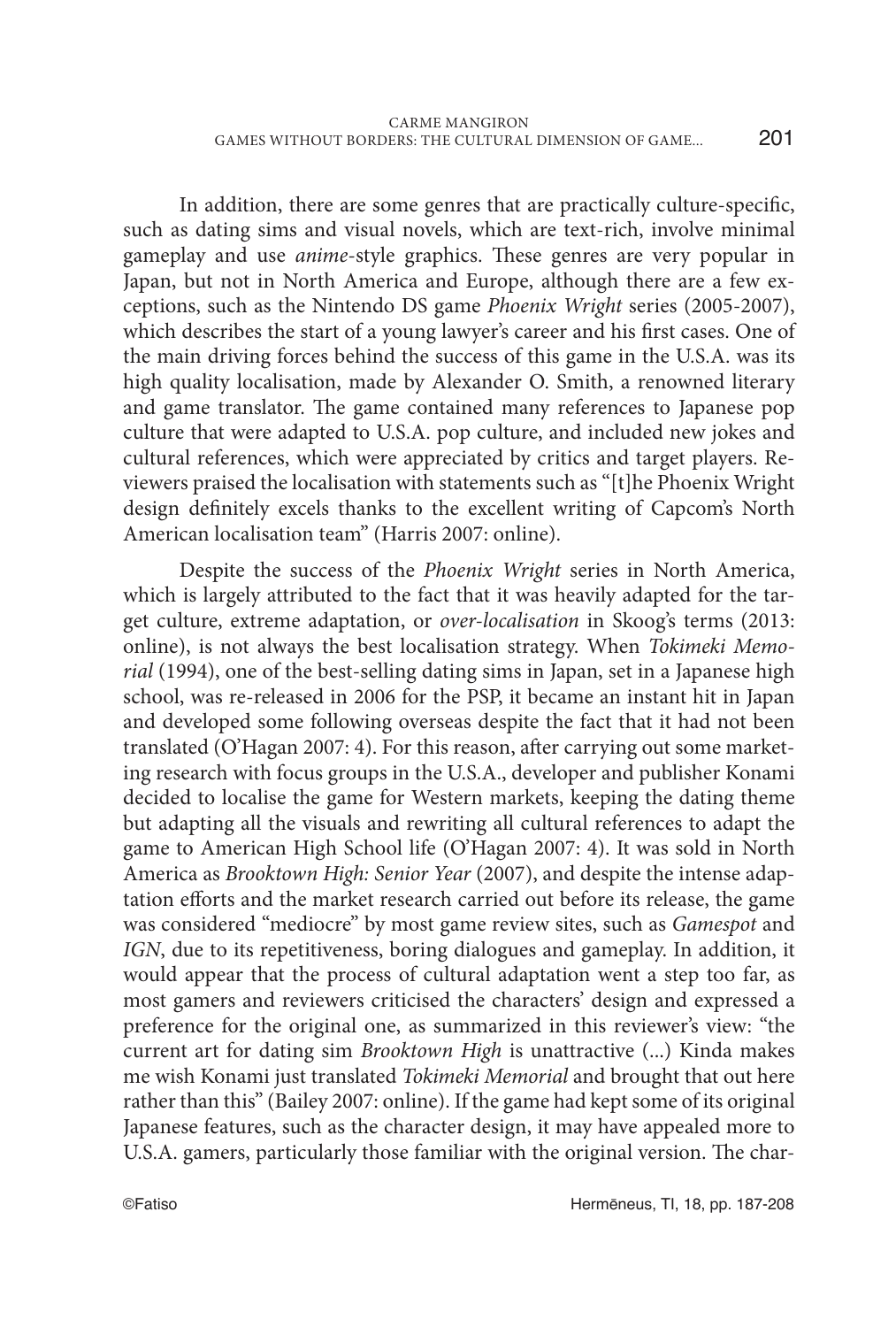acters' redesign in *Brooktown High* is probably related to the general aesthetic preference of U.S.A. players for more adult-like characters, while Japanese gamers like more stylised, cute, *anime*-like characters (Trainor 2003: 18; Pruett 2005: 4). However, in this occasion, the over-localisation strategy did not work, and a more foreignising approach, which introduced some colour of Japanese culture in the translated game, would probably have achieved a better reception, at least by those gamers familiar with the genre or those interested in Japanese culture.

This seems to indicate that when dealing with the cultural content of a game, complete cultural adaptation and rewriting of the original game is not always necessary, nor advisable. Sometimes cultural elements can remain untouched in the localised versions if they do not pose any comprehension problems or raise any culturally sensitive issues in the target versions. References to the source culture can be used to provide a certain exotic taste of the original culture that target players may find appealing or may even expect, since in the era of the web 2.0, where information travels and is exchanged fast, gamers are likely to be aware that a game has been developed in a particular country and may be expecting some original cultural flavour.

## **5. CONCLUSION**

This paper focussed on the cultural dimension of game localisation and highlighted the importance of cultural adaptation in order to facilitate the development of an affective link between the target player and the localised game, what is known as *emotional* or *ludological localisation*, an area that still remains relatively unexplored in Translation Studies. If a game contains cultural oddities or culturally offensive content, it may break gamers' willing suspension of disbelief and their emotional connection with the game, disrupting their immersion. Although a domesticating approach is usually favoured in game localisation, extreme cultural adaptation, or over-localisation, can also hinder immersion. It may, for example, annoy players that a game with a specific Japanese aesthetic has characters that speak in a local dialect constantly making allusions to the target culture, making the game too local and incongruous, and diluting the original flavour and appeal of the game.

For this reason, a careful analysis of the cultural dimension of a game, including both textual and extratextual factors, can help the localisation team determine to what extent culturalisation should take place. Different games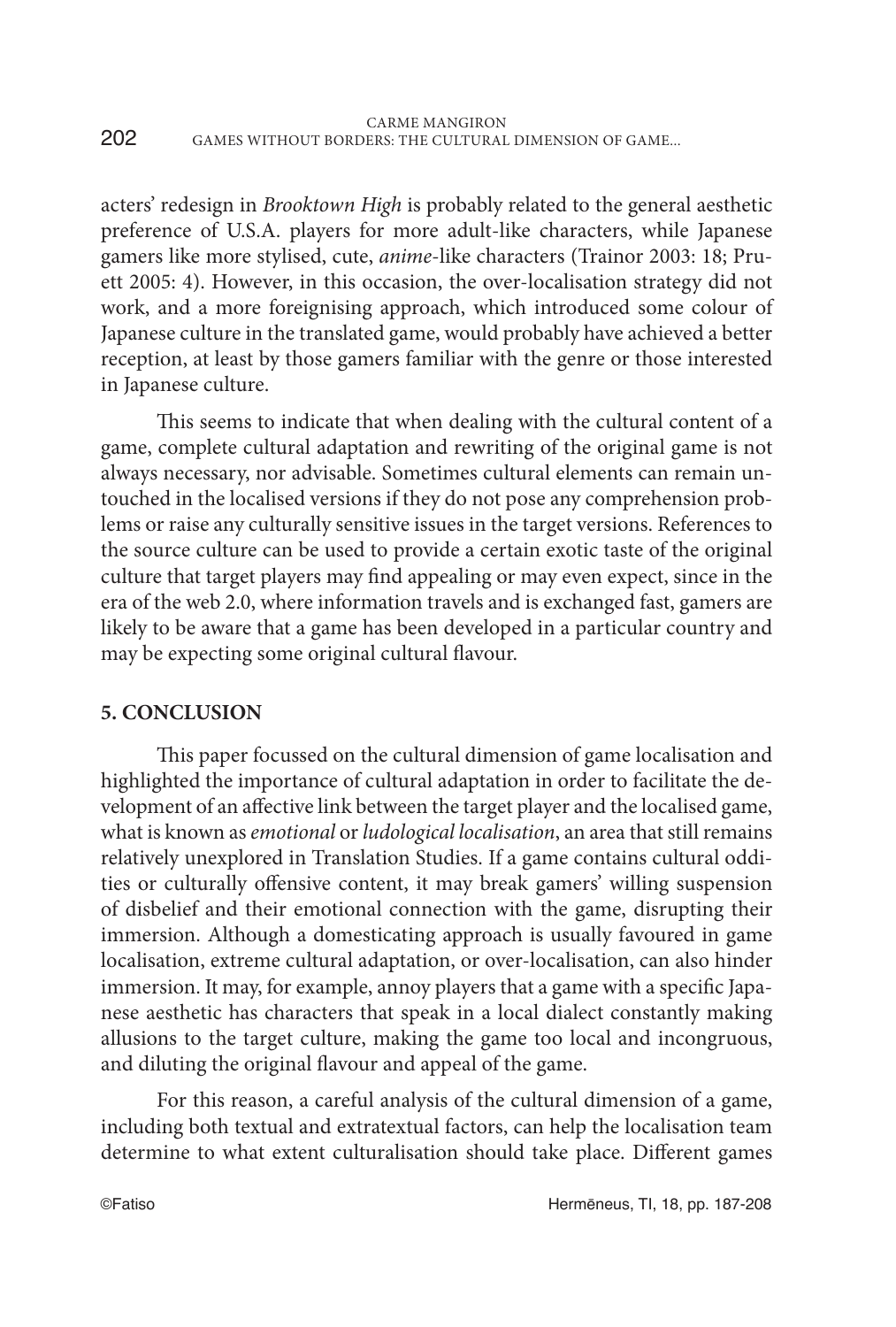203

require different translation strategies, depending on their genre and intended target audience. Translation studies can contribute to a more effective and systematic analysis of the cultural content of games with a comprehensive survey of current cultural adaptation techniques used in game localisation. This would provide guidance as to which global translation strategy is the most appropriate for different game genres and would help assess the degree to which target audiences prefer domesticating or foreignising versions of games for different game genres. In addition, reception studies involving gamers from original and target cultures are needed in order to assess how players from different cultural backgrounds interact with a game and develop an affective link with it, in order to compare their gameplay experience. Such studies could use tools such as questionnaires, interviews, eye-tracking technology –which would allow following players' eye movements–, and electrophysiological measures, such as heart rate and galvanic skin response, in order to obtain both qualitative and quantitative data about reception and immersion. Further research in this field could benefit the game industry by providing them with solid data and guidelines that can contribute to their success in global markets by meeting the preferences of the target territories and providing an immersive gameplay experience for all players around the word, truly providing games without frontiers.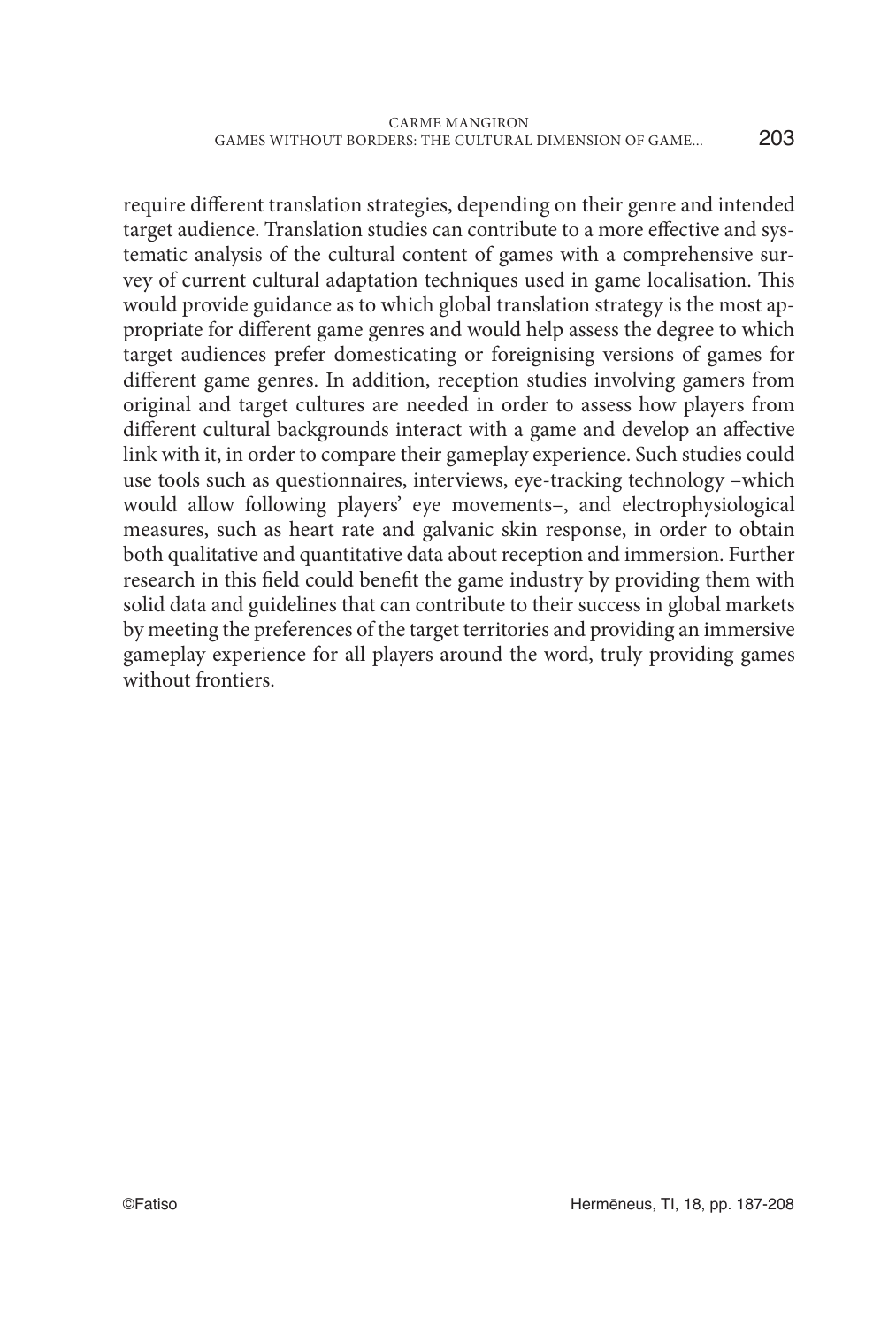## **BIBLIOGRAPHICAL REFERENCES**

- Bailey, Steven. "Brooktown High's Girls Become hotter?" *Joystiq* (17 February 2007). Available at: http://www.joystiq.com/2007/02/17/brooktownhighs-girls-become -hotter/ [Consulted: 17-October- 2015].
- Bernal-Merino, Miguel Ángel. "On the translation of video games." *The Journal of Specialised Translation* 6 (2006): 22-36. Available at: http://www. jostra ns.org/issue06/art\_bernal.php [Consulted: 20-October- 2015].
- —. "Video Games and Children's Books in Translation." *The Journal of Specialised Translation* 11 (2009): 234-247. Available at: http://www.jostrans. org/iss ue06/art\_bernal.php [Consulted: 10- October- 2015].
- Bura, Stephane. "Emotion Engineering: A Scientific Approach For Understanding Game Appeal." *Gamasutra*. (29 July 2008). Available at: http:// www.gamasutra.com/view/feature/132135/emotion\_engineering\_a\_ scientific.php [Consulted: 10-October-2015].
- Chandler, Heather. "Taking Video Games Global: An Interview with Heather Chandler." *Bytelevel* n. d. Available at: http://bytelevel.com/global/gam e\_globalization.html [Consulted: 10-October-2015].
- —. *The Game Localisation Handbook*. Hingham, Massachussetts: Charles River Media, 2005.
- Consalvo, Mia. "Console Video Games and Global Corporations Creating a Hybrid Culture." *New Media & Society* 8.1 (2006): 117-137.
- Díaz Montón, Diana. "Emotional Localisation: Connecting with the Player". Presentation given at the I International Conference on Translation and Accessibility in Video Games and Virtual Worlds, Universitat Autònoma de Barcelona, 2-3 December 2010. Available at: http://www.slideshare. net /maloria/emotional-localisation [Consulted:10-October- 2015].
- Dietz, Frank. "Issues in Localising Computer Games." *Perspectives on Localisation*. Ed. Keiran Dunne. Amsterdam & Philadelphia*:* John Benjamins, 2006. 121-134.
- Di Marco, Francesca. "Cultural Localisation: Orientation and Disorientation in Japanese Video Games". *Tradumàtica: Traducció i Tecnologies de la Informació i la Comunicació* 5 (2007): 1-8. Available at: http://www.raco.cat/index.php / Tradumatica/article/view/75765/96195 [Consulted: 10-October-2015].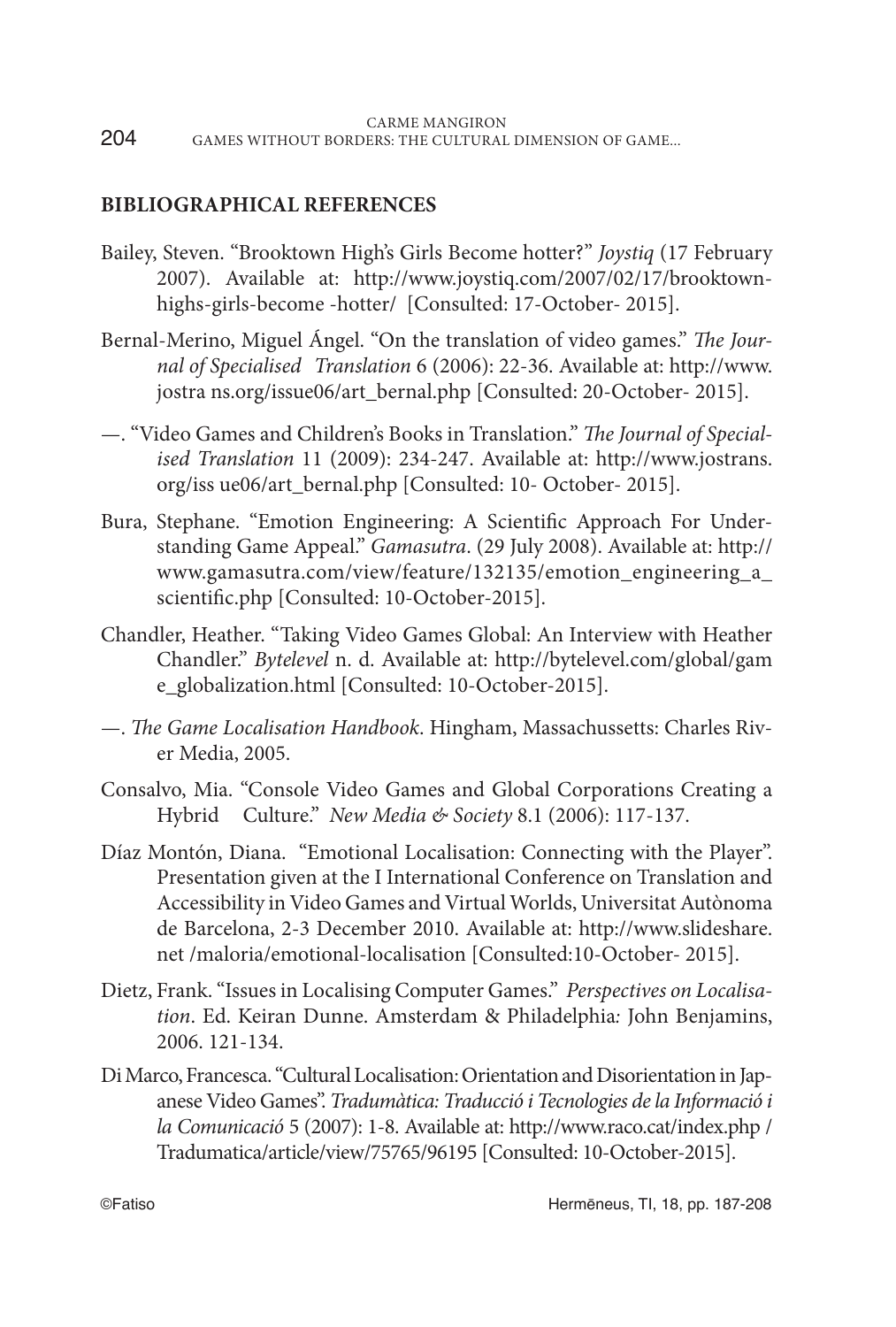- Dormann, Claire, and Robert Biddle. "Supporting Affective Learning in the Design of Serious Games." *Proceedings of the Kansei Engineering and Emotion Research International Conference 2010. New York: JSKE and A&M ParisTech*, 2010. 1694-1704.
- Edwards, Kate. "Reaching the Global Gamer." *Multilingual* 19.7 (2008): 26–27.
- Entertainment Software Association (ESA). *2013 Essential Facts about the Computer and Video Game Industry*. Available at: http://www.isfe.eu/sites/isfe. eu /files/attachments/esa\_ef\_2013.pdf [Consulted: 10-October-2015].
- Esselink, Bert. *A Practical Guide to Localisation*. Amsterdam & Philadelphia: John Benjamins, 2000.
- Fernández Costales, Alberto. "Video Game Localisation: Adapting Superheroes to Different Cultures". *Quaderns: Revista de Traducció* 21 (2014): 225-239. Available at: http://ddd.uab.cat/pub/quaderns/quaderns\_ a2014n21/quaderns\_a2 014n21p225.pdf [Consulted:10-October-2015].
- García, Álvaro. "Little King's Story y el escándalo de su localización". *Tradusfera* (2011): 13-16. Available at: http://pmdtrad.files.wordpress. com/2011/05/ tradusfera.pdf [Consulted: 10-October- 2015]
- Gutiérrez, Diana. "International Spanish and Latin American Spanish: A Well-Grounded Myth in Games Localisation?" Presentation given at the Fun for All: Video Games and Virtual Worlds Translation, Accessibility and Educational Design. Universitat Autònoma de Barcelona, 13-14 March 2014.
- Harris, Craig. "Phoenix Wright Ace Attorney: Justice for All Review." *IGN* (17 Jan. 2007). Available at: http://www.ign.com/articles/2007/01/18/phoenixwright-ace-attorney-justice-for-all-review [Consulted: 10-October-2015].
- "How Much Does it Cost to Make a Big Video Game?" *Kotaku.* (15 January 2014). Available at: http://kotaku.com/how-much-does-it-cost-tomake-a-big-video-game-1501413649 [10-October-2015].
- ISFE. *Videogames in Europe: Consumer Study. European Summary Report,* 2012. Available at: http://www.isfe.eu/sites/isfe.eu/files/attachments/euro\_ summary\_is fe\_consumer\_study.pdf [Consulted:10-October-2015].
- Jenkins, Henry. *Convergence Culture: Where Old and New Media Collide*. New York: NYU press, 2006.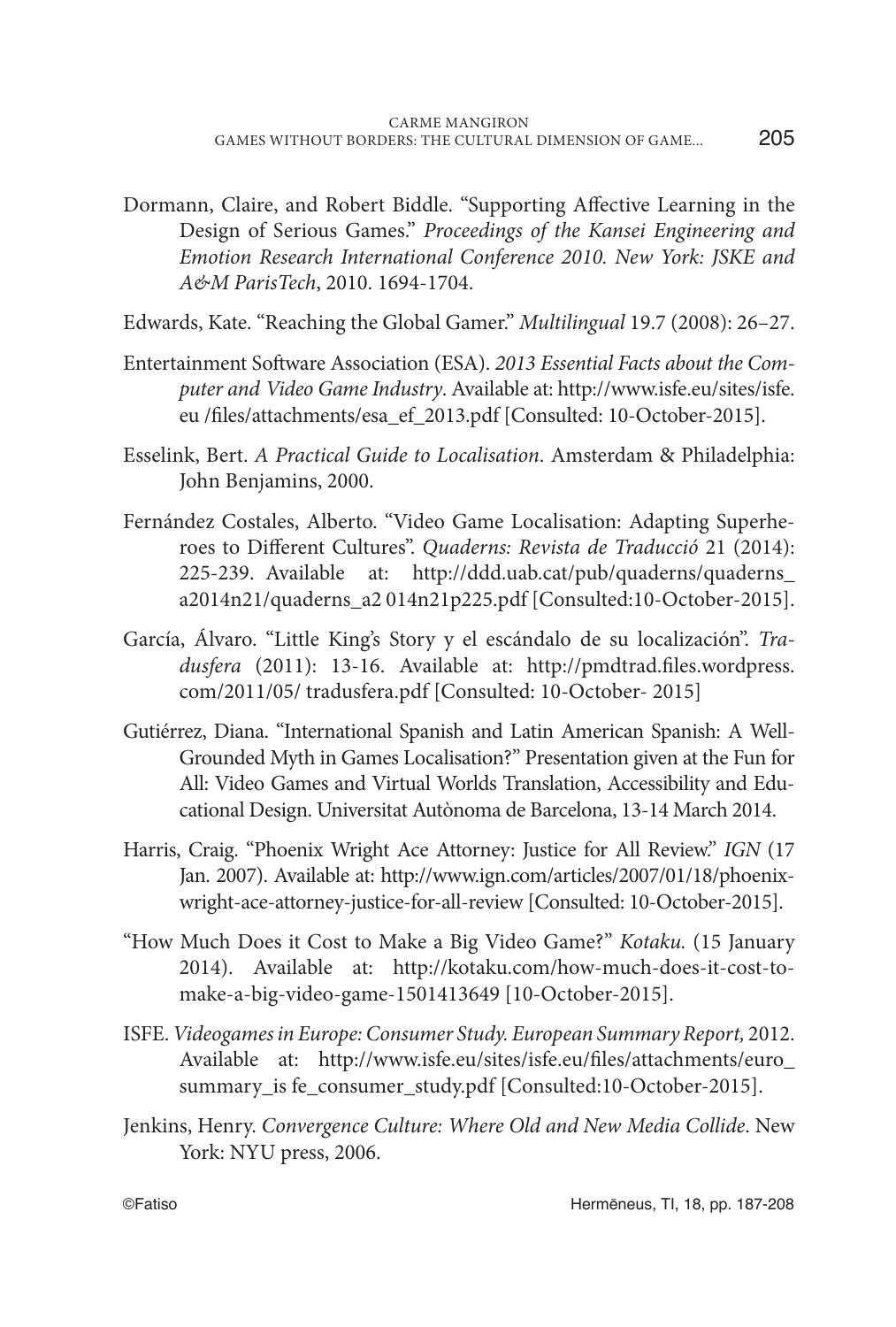- Kent, Steve L. "Video Games that Get Lost in Translation: Why Most U.S. Titles Don't Fare Well in Japan (and Vice Versa)." *Msnbc*. (28 April 2004). Available at: http://www.msnbc.msn.com/id/4780423 [Consulted: 10 October 2015].
- Lepre, Ornella. "Divided by Language, United by Gameplay: an Example of Ludological Game Localisation." *Fun for All: Translation and Accessibility Practices in Video Games*. Ed. Carmen Mangiron, Pilar Orero and Minako O'Hagan. Bern: Peter Lang, 2014. 111-128.
- Lundin, Therese. *Game Localisation and the Game How Localising Accents and Dialects Affects the Game Experience*. Unpublished undergraduate dissertation. Dublin City University, 2009.
- Mangiron, Carme. "Cultural Localisation in Games". Paper given at the Languages and the Media Conference, Intercontinental Hotel, Berlin, 31 October 2008.
- —. "The Localisation of Japanese Video Games: Striking the Right Balance". *JIAL* 2 (2012): 1-20. Available at: https://benjamins.com/#catalog/journals/jial.2.01man /fulltext [Consulted: 31-October-2015].
- Mangiron, Carmen, and Minako O'Hagan. "Game Localisation: Unleashing Imagination with 'Restricted' Translation." *The Journal of Specialised Translation* 6 (2006): 10-21. Available at: http://www.jostrans.org/issue06/ art\_ohagan.php [Consulted: 10-October- 2015].
- O'Hagan, Minako. "Video Games as a New Domain for Translation Research: From Translating Text to Translating Experience". *Tradumàtica: Traducció i Tecnologies de la Informació i la Comunicació* 5 (2007): 1-7. Available at: http://www.fti.uab.es/tradumatica/revista/num5/articles/09/09. pdf [Consulted: 10- October-2015].
- —. "Engineering Emotion? Translators' New Role in Serving the Digital Entertainment Industry." Presentation given at the I International Conference on Translation and Accessibility in Video Games and Virtual Worlds, Universitat Autònoma de Barcelona, 2-3 December 2010.
- O'Hagan, Minako and Carmen Mangiron. *Game Localisation: Translating for the Global Digital Entertainment Industry*. Amsterdam & Philadelphia: John Benjamins, 2013.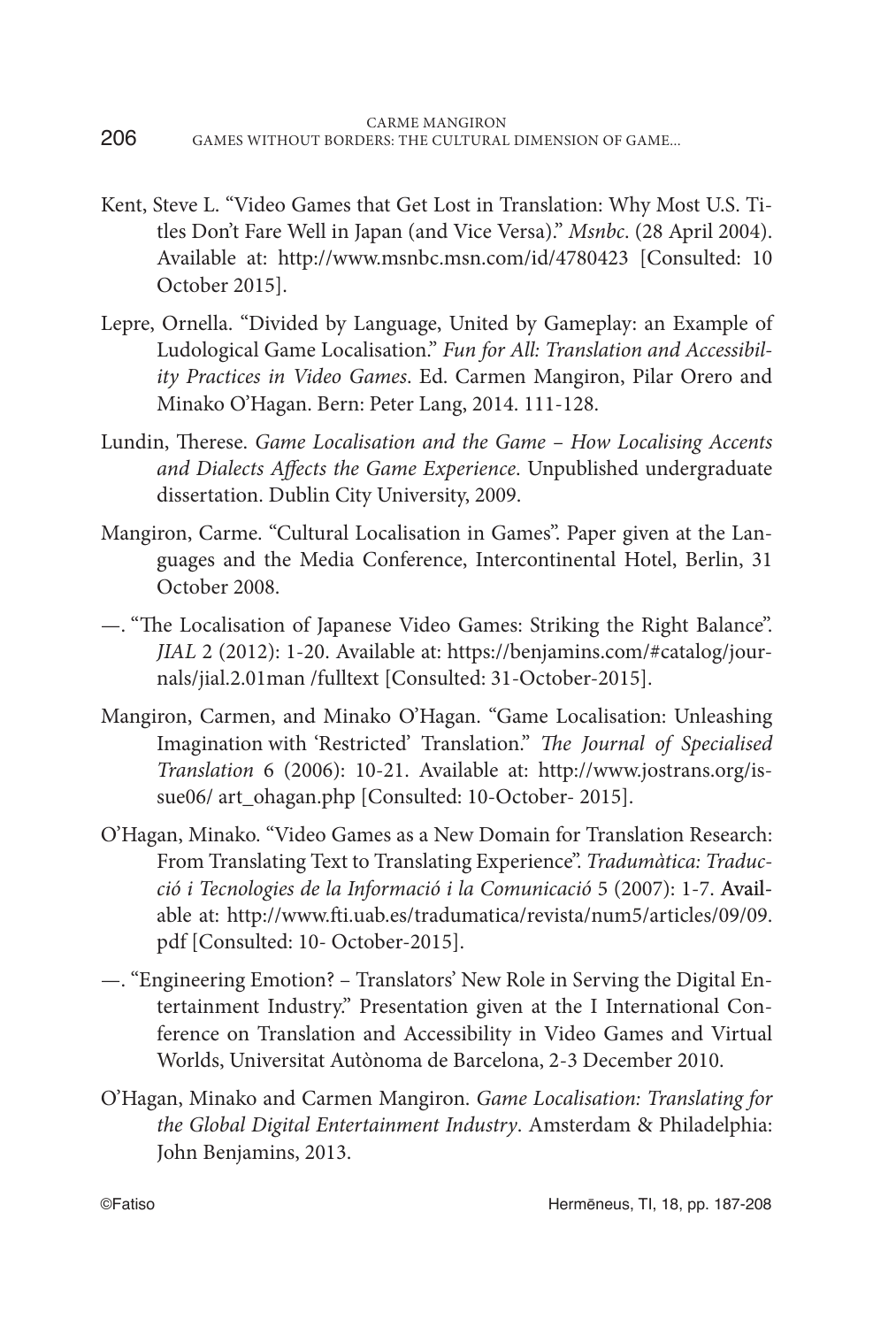- Orero, Joseph O., Florent Levillain, Marc Damez-Fontainea, Maria Rifqia, and Bernadette Bouchon- Meuniera. "Assessing Gameplay Emotions From Physiological Signals: A Fuzzy Decision Trees Based Model." *Proceedings of the International Conference Kansei Engineering and Emotion Research (KEER*). Paris: Hal, 2010, 1684–1693.
- Parrish, Kevin. "Battlefield 4 Now Banned in China." *Tom's Hardware* (27 December 2013). Available at: http://www.tomshardware.com/news/battlefield-china-banned-illegal-shooter,25542.html [10-October- 2015].
- Pruett, Chris. "The Role of Culture in Video Game Characters." *Interface: The Journal of Education, Communities and Values* 5.1 (2005): 1-8. Available at: http://com mons.pacificu.edu/cgi/viewcontent.cgi?article=1004&co ntext=inter05 [Consulted: 10-October-2015].
- Schreier, Jason. "Nintendo's Secret Weapon." *Kotaku* (24 April 2014). Available at: http://kotaku.com/inside-the-treehouse-the-people-who-helpmake-nintendo-1301809672 [Consulted:10-October-2015].
- Shau, Austin. "Lux-Pain Review." *Gamespot* (14 April 2009). Available at: http://www.gamespot.com/reviews/lux-pain-review/1900-6207950/ [Consulted: 10-October-2015].
- Skoog, Karin E. "The Dangers of Over-Localisation." *Gamasutra* (23 Oct. 2013). Available at: http://www.gamasutra.com/blogs/KarinESkoog/ 20131023/ 203031/The\_Dangers\_of\_OverLocalization.php [Consulted: 10-October- 2015].
- —. "The Regional Differences of Languages and Their Impact on Game Localisation: Exploring Spanish Localisation across the Americas". *Gamasutra*. (11 September 2013). Available at: http://www.gamasutra.com/ blogs/ KarinESkoog/20131109/204444/The\_Regional\_Differences\_of\_ Languages\_and\_Their\_Impact\_on\_Game\_Localisation\_Exploring\_ Spanish\_Localisatio nacross\_the\_Americas.php [Consulted: 10-October- 2015].
- Trainor, Helen. "Games localisation: production and testing." *Multilingual Computing & Technology* 14.5 (2003): 17-20.
- *VGChartz.* Web. Available at: http://www.vgchartz.com/ [Consulted: 10-October-2015].